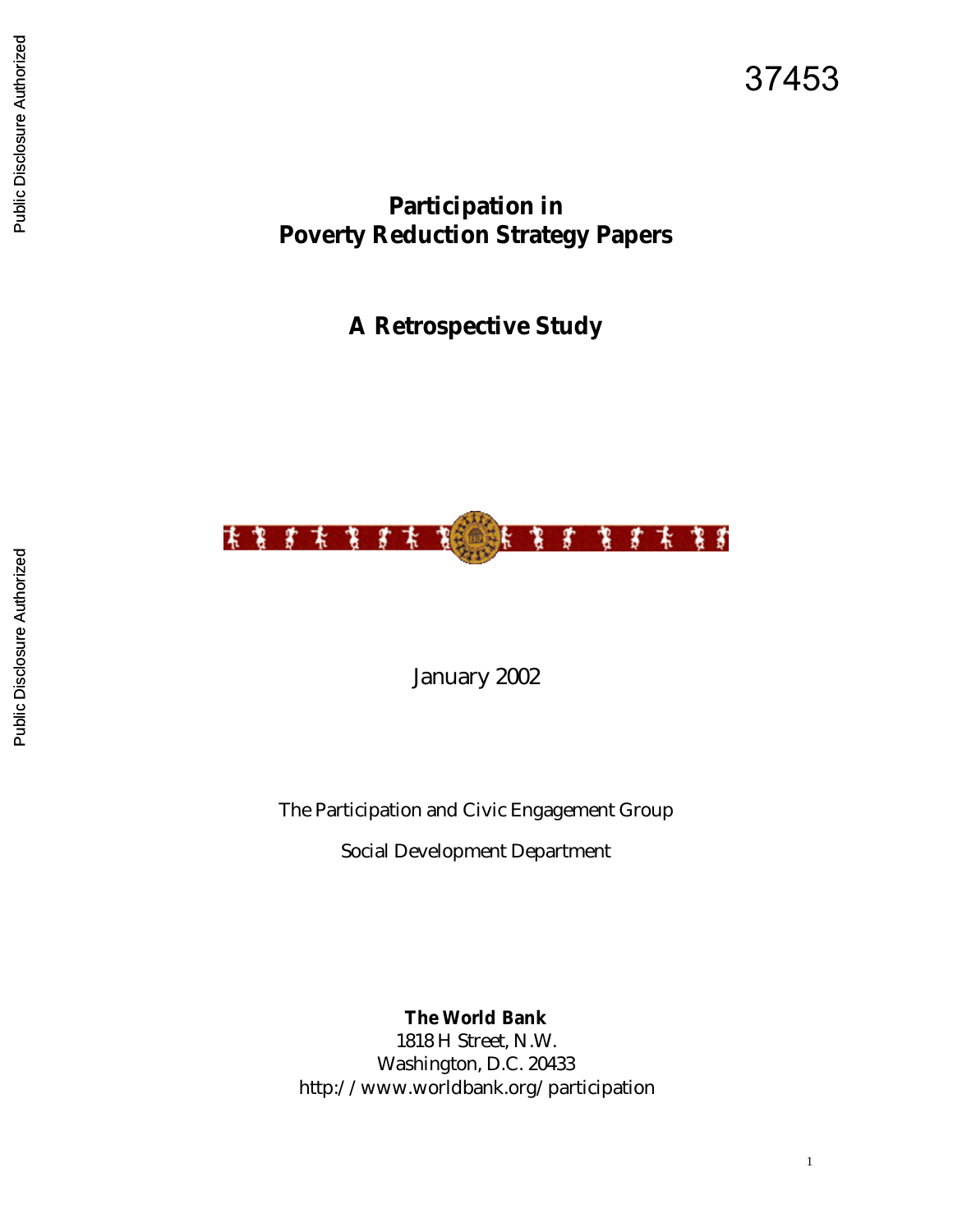The Participation and Civic Engagement Team in the Social Development Department of the World Bank promotes poverty reduction and sustainable development by empowering the poor to set their own priorities, control resources and influence government, market and civil society institutions to be more responsive, inclusive and accountable. For more information, please visit the website: http://www.worldbank.org/participation.

The members of the study team include:

Swarnim Waglé Carmen Monico Tania Barron Reiner Forster Vidhya Muthuram William Reuben Jeff Thindwa Parmesh Shah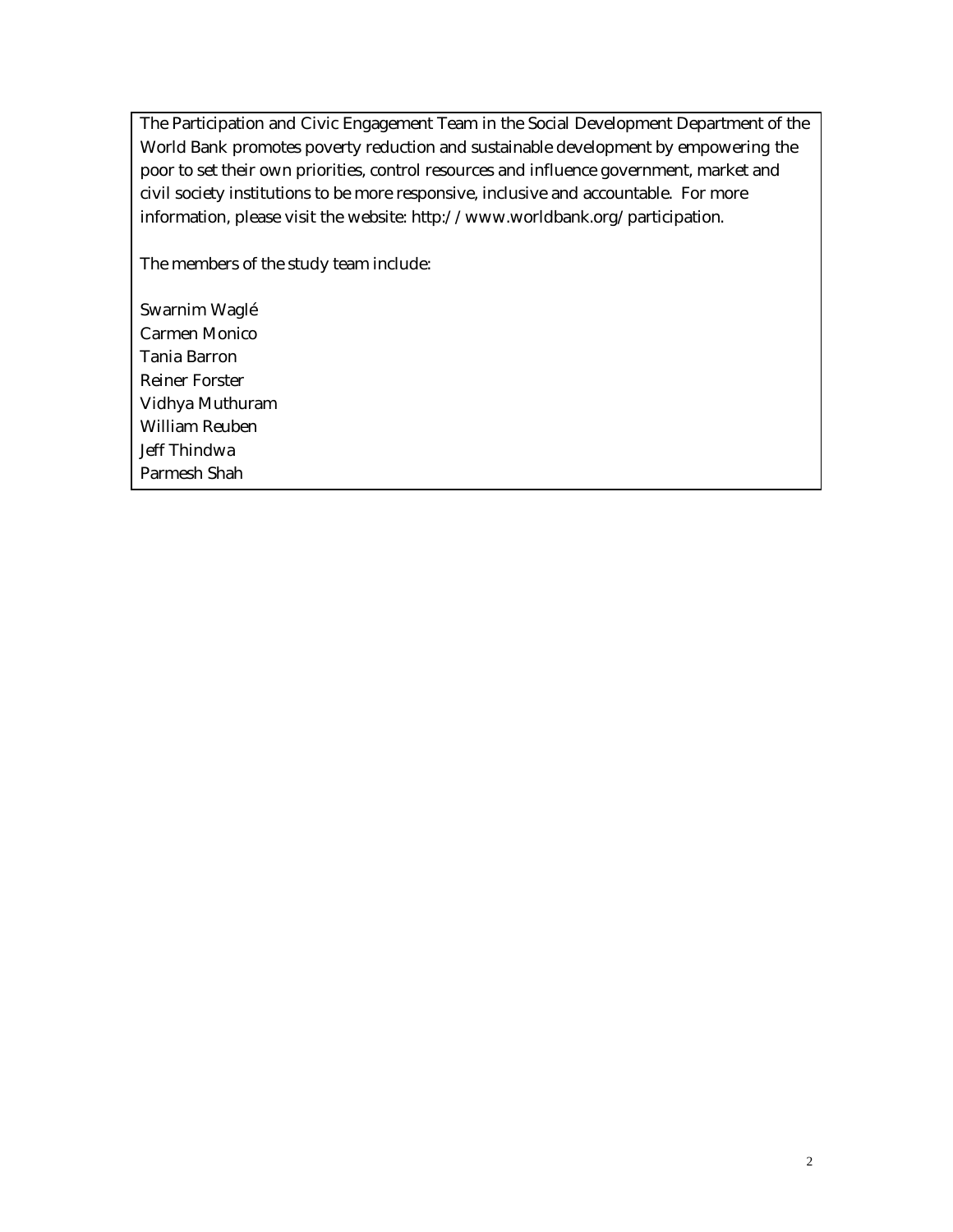#### **ACRONYMS**

| ADB            | <b>Asian Development Bank</b>                             |
|----------------|-----------------------------------------------------------|
| <b>CBO</b>     | <b>Community Based Organization</b>                       |
| <b>CDF</b>     | <b>Comprehensive Development Framework</b>                |
| <b>CRS</b>     | <b>Catholic Relief Services</b>                           |
| CSO            | Civil Society Organization                                |
| <b>DFID</b>    | United Kingdom's Department for International Development |
| EC             | <b>European Commission</b>                                |
| <b>ECA</b>     | <b>Europe and Central Asia</b>                            |
| EU             | <b>European Union</b>                                     |
| <b>EURODAD</b> | European Network on Debt and Development                  |
| <b>FAO</b>     | Food and Agriculture Organization                         |
| <b>GTZ</b>     | <b>German Technical Cooperation</b>                       |
| <b>HIPC</b>    | <b>Heavily Indebted Poor Countries</b>                    |
| <b>ICFTU</b>   | <b>International Confederation of Free Trade Unions</b>   |
| <b>IDB</b>     | <b>Inter-American Development Bank</b>                    |
| <b>IFI</b>     | <b>International Financial Institution</b>                |
| <b>IPRSP</b>   | <b>Interim Poverty Reduction Strategy Paper</b>           |
| M&E            | Monitoring and Evaluation                                 |
| <b>MFA</b>     | Danish Ministry of Foreign Affairs                        |
| <b>MP</b>      | <b>Member of Parliament</b>                               |
| <b>MTEF</b>    | Medium Term Expenditure Framework                         |
| <b>NGO</b>     | Non-governmental organization                             |
| <b>OPM</b>     | <b>Oxford Policy Management</b>                           |
| <b>PER</b>     | <b>Public Expenditure Review</b>                          |
| <b>PRS</b>     | <b>Poverty Reduction Strategies</b>                       |
| <b>PRSP</b>    | <b>Poverty Reduction Strategy Paper</b>                   |
| <b>UN</b>      | <b>United Nations</b>                                     |
| <b>UNDP</b>    | <b>United Nations Development Programme</b>               |
| <b>UNIFEM</b>  | United Nations Development Fund for Women                 |
| <b>WHO</b>     | World Health Organization                                 |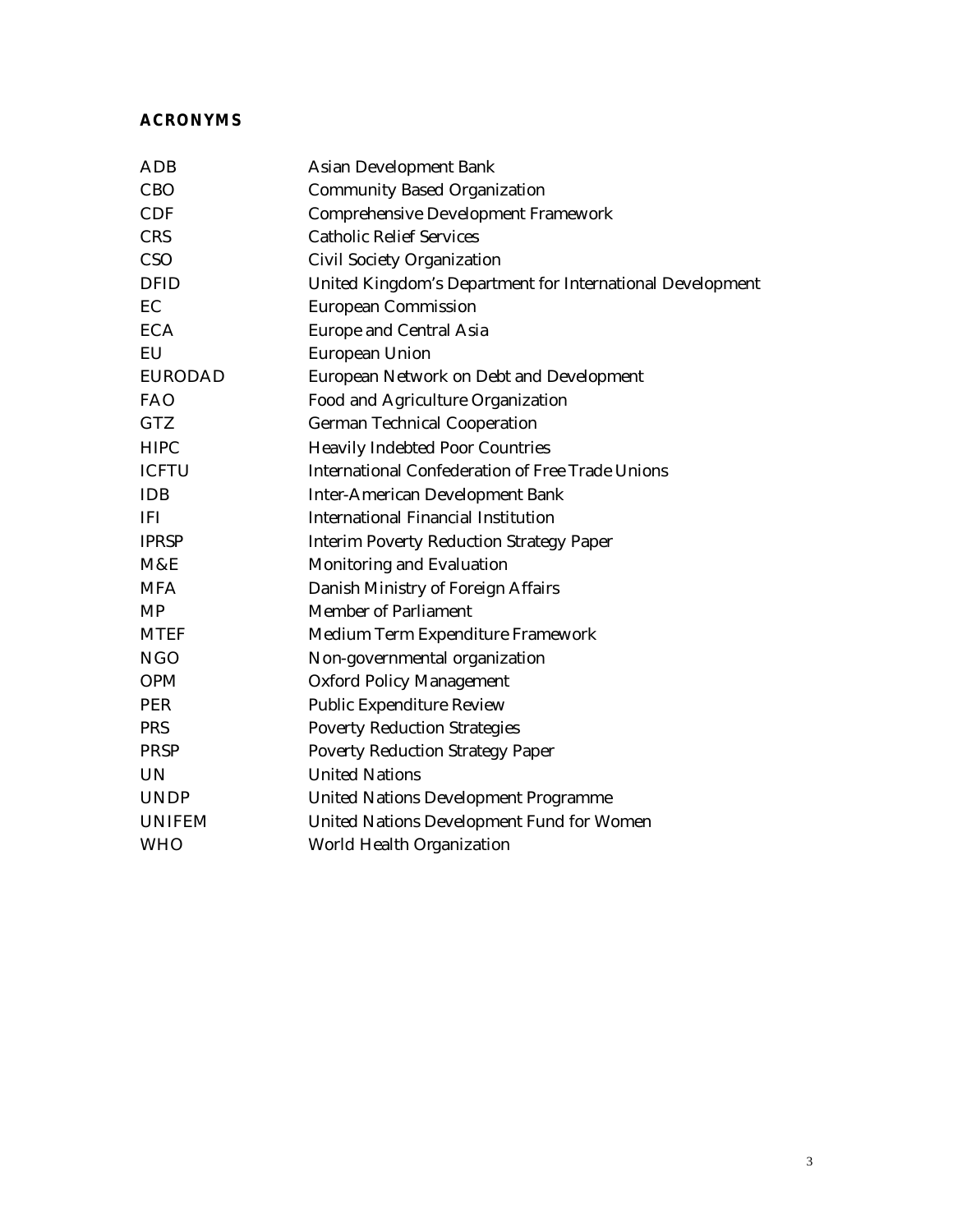### **TABLE OF CONTENTS**

| EXTERNAL ASSESSMENTS OF PARTICIPATION                                     |
|---------------------------------------------------------------------------|
|                                                                           |
| REVIEW OF PARTICIPATION IN INTERIM<br>POVERTY REDUCTION STRATEGY PAPERS21 |
|                                                                           |
| <b>REVIEW OF FULL POVERTY REDUCTION</b>                                   |
| WAYS FORWARD FOR STRENGTHENING<br>AND DEEPENING PARTICIPATION IN POVERTY  |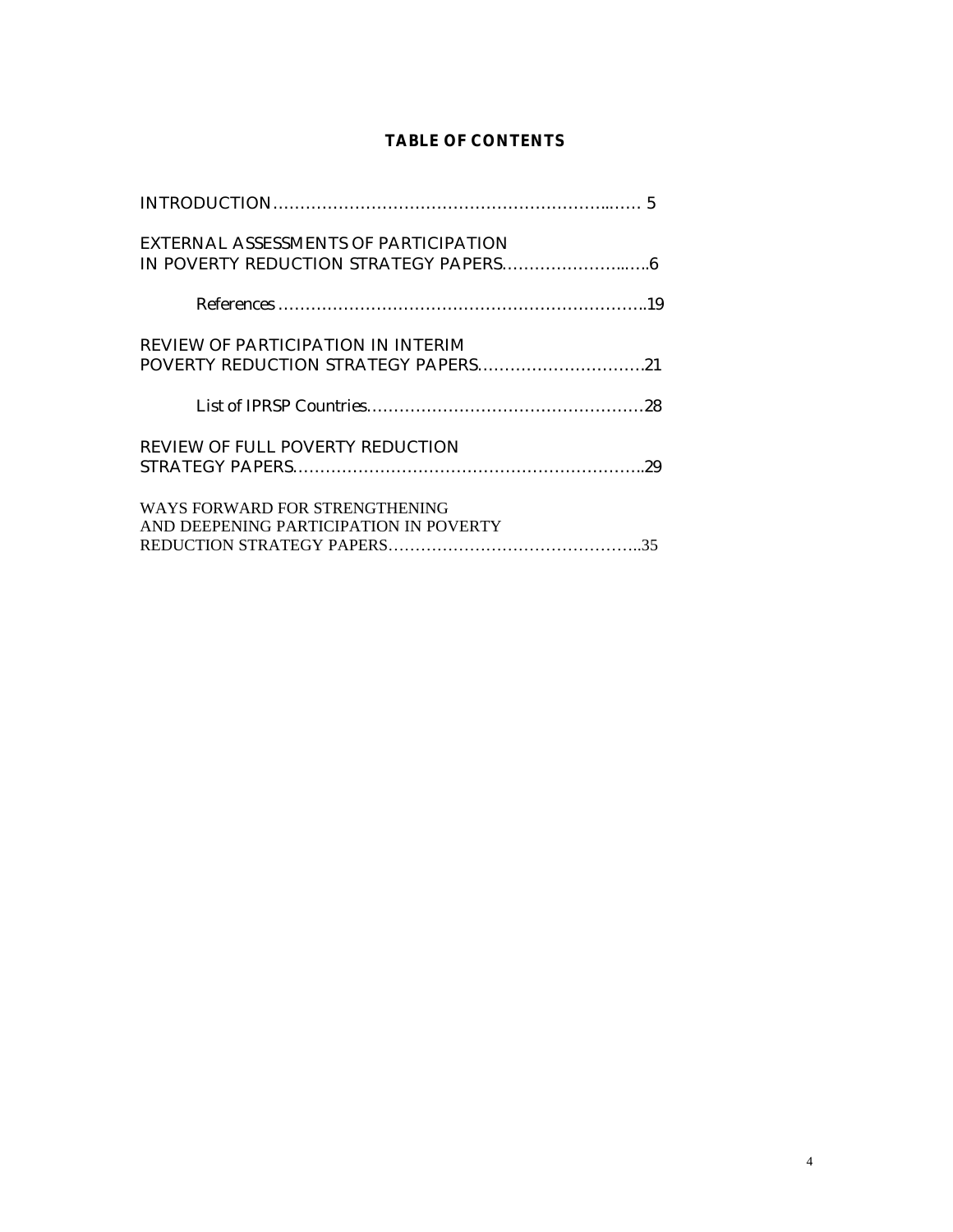### **PARTICIPATION IN POVERTY REDUCTION STRATEGY PAPERS A RETROSPECTIVE STUDY**

#### **Introduction**

This exercise is a compilation of three distinct but connected products: i) a synthesis of external assessments of participation in the PRSP process, ii) a review of the content of 33 Interim PRSPs, and iii) an assessment of participation in 9 Final PRSPs that were completed by November 2001. The three tasks were approached with conceptual uniformity that sought to gauge the overall quality of participation by looking at three pillars - FORM (how the process took place), OUTCOME (how the process influenced content) and SUSTAINABILITY (whether there are indications that the process and content have been institutionally anchored for similar exercises in the future). Around ten variables receive keen attention under each dimension of quality.

The first product summarizes the main points that major development agencies and nongovernmental organizations, external to the World Bank and the International Monetary Fund, have made about participation in the PRSP process. The Synthesis distills and casts their comprehensive assessments into the succinct three-pillar structure. Second, the participatory intent of IPRSPs are captured in a detailed questionnaire with quantitative ratings on an array of variables that were then aggregated to yield region-specific trends. And third, the PRSPs are reviewed by making use of a similar methodology, but they are more comprehensive in their coverage of issues.

Overall, the exercise covers 100% of the Interim PRSP sample as of October 2001 and the Final PRSP sample as of November2001, records and evaluates objectively the formal position of governments on participation, while complementing them with less exhaustive, but more informal assessments by external observers. The preparation of this Retrospective Study thus involved designing two separate questionnaires and reviewing at least 60 distinct documents – 33 IPRSPs, 9 Final PRSPs, and over 20 non Bank-Fund Assessments. The three final outputs synthesize results of these elaborate reviews.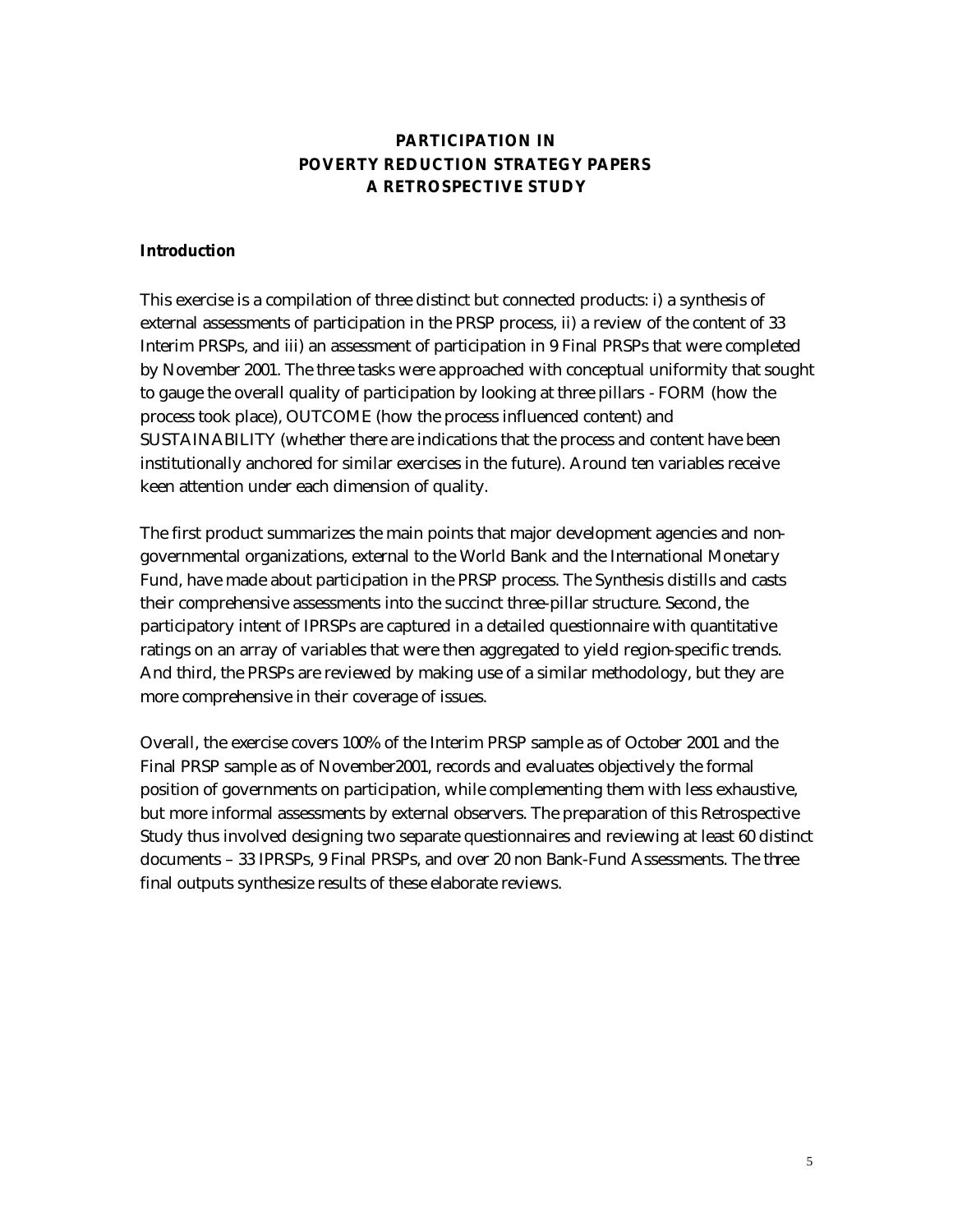#### Report I

# **External Assessment of Participation in Poverty Reduction Strategy Papers**

# **A Synthesis**



### January 2002

### The Participation and Civic Engagement Group

Social Development Department

**The World Bank** 1818 H Street, N.W. Washington, D.C. 20433 http://www.worldbank.org/participation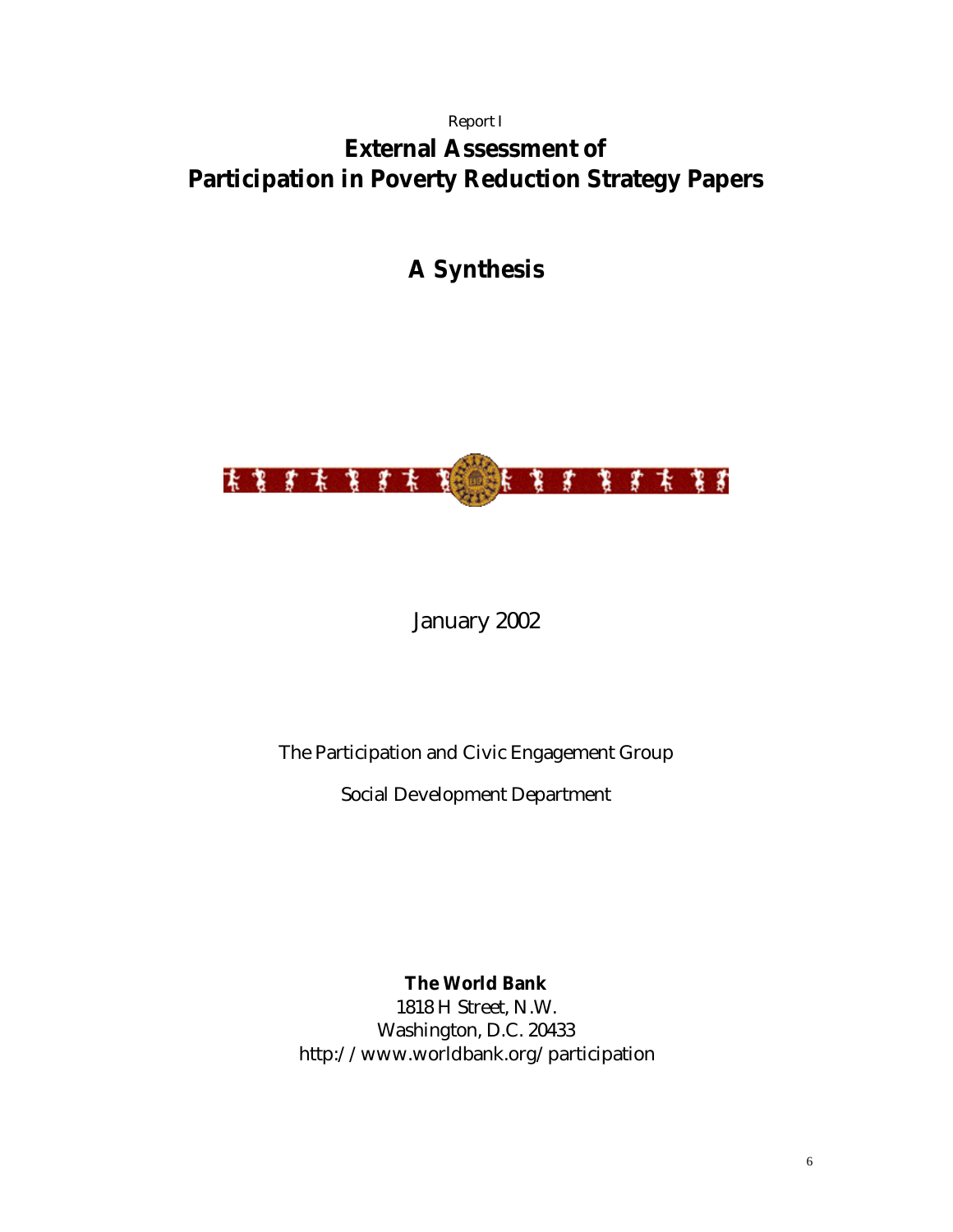#### **SCOPE OF THE SYNTHESIS**

This synthesis brings to one place a wide range of comments, arguments, observations, and evidence presented by over 20 development and non-governmental agencies that have been following the PRSP process for the past two years in over 50 developing countries. All points summarized here are made by agencies external to the World Bank and the International Monetary Fund and no section of this synthesis consists of official Bank-Fund view or position.

All the assessments surveyed for this synthesis differ widely in their coverage of both the issues and the countries. They range from a rigorous desk review of experiences covering a big region like sub-Saharan Africa to an inter-office memorandum drawing on observations form a handful of countries (Please see a list of references). Almost all the documents are observation-based and anecdotal in nature. Very few adopt or propose a formal framework of analysis, thus reducing many of their claims to being assertions rather than demonstrations. The country coverage is Africa-centric, and all assessments are produced by development agencies or non-governmental organizations headquartered in Western nations.

Despite these deficiencies, the assessments in aggregate cover a comprehensive gamut of issues related to participation. By bringing together into one place for the first time a disparate canon of views from divergent actors, this Synthesis is expected to contribute to future PRSP initiatives by alerting practitioners to a menu of concerns, benchmarks, and pitfalls that need to be honored to ensure an acceptable quality of participation for better poverty reduction outcomes.

The synthesis is structured in three parts. The first part deals with Form, covering issues related to how participation as a process is evolving; Outcome, covering issues related to how participation as a process is influencing the content of the strategies; and Sustainability, looking at issues that impinge on the creation of country capacity, commitment, and networks to undertake similar activities that transcend the current phase of the PRSP initiatives. These three pillars, we believe, together proxy for a standard in participation.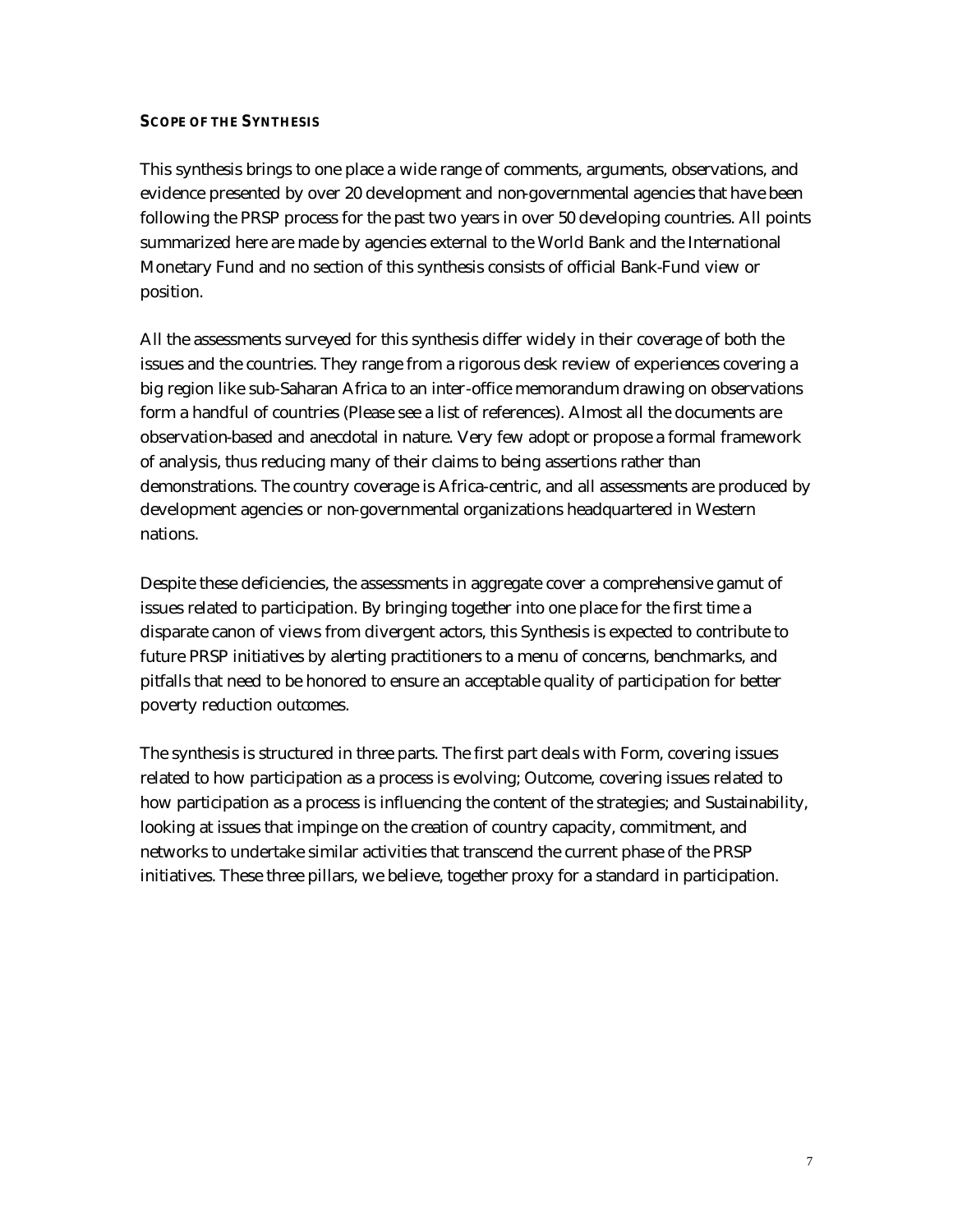#### **1. FORM**

- **1.1 Conceptual understanding of Participation is varied**. There is a considerable variance among governments, donors, and non-governmental entities on the understanding of the what, the how, and the who of participation. Donors and most governments see it more as a means, an instrument, to facilitate implementation of projects or conduct poverty assessments, while NGOs opt for a rights-based view, seeing it as an end in itself, and thus calling for long, deep, and broad processes. Countries generally indicate lack of capacity to host and manage participation up front whereas some have built on existing processes. On the Information Sharing - Consultation – Collaboration – Empowerment continuum of participation, most countries have equated it with consultations that have often been 'poorly conceived, exclusive, and badly organized' (McGee et al. 2001). Christian Aid (2001) and CRS (2001) add that the governments' constricted understanding of participation as information sharing or basic consultation is further worsened by lack of clarity on what level of engagement they expect from CSOs. Most consultations have thus been alleged to be superficial, many seeing it merely as a ploy to engineer legitimacy (Christian Aid 2001, Jubilee South et al. 2001). Agencies such as the CRS propose that guidelines for participation might establish consistency on the basics such as dissemination of documents, involvement of diverse groups, adequate homework time, etc.
- **1.2 The tenor of Participation as a concept in political power has been neutered**. NGOs point out that the current usage of the term participation is 'technocratic', and does not acknowledge participation as a political concept where transfer of power is mandatory if the goal is to empower the poor (Christian Aid 2001). If participation is to contribute towards ownership of policies, the political implications are profound, says Eurodad (2001). It also disagrees that increased civic participation undermines formal democratic processes saying it is not a zero-sum game, and that where CSOs have participated actively, roles of formal institutions like the parliament have also become more effective as in Kenya and to an extent in Uganda.
- **1.3 Participation is seen as a process conditionality**. Countries seem to be interpreting the mandating of participation by IFIs as a 'process' conditionality, as opposed to a 'policy' conditionality, although as Whaites (2001) acknowledges PRSPs are an 'important innovation' in the evolving area of social conditionality. Despite this shift, countries seem to be pre-adjusting to donor mindsets anyway by giving continuity to policy packages that the IFIs are known to favor. Some allege that there is often little difference between the content of the PRSPs and the Policy Framework Papers – an earlier tool piece of IFI lending (Abugre 2000). CRS (2001) worries that NGO inputs are being filtered, hence the need for an annex in PRSPs on CSO inputs which can be viewed directly by the IFI Boards.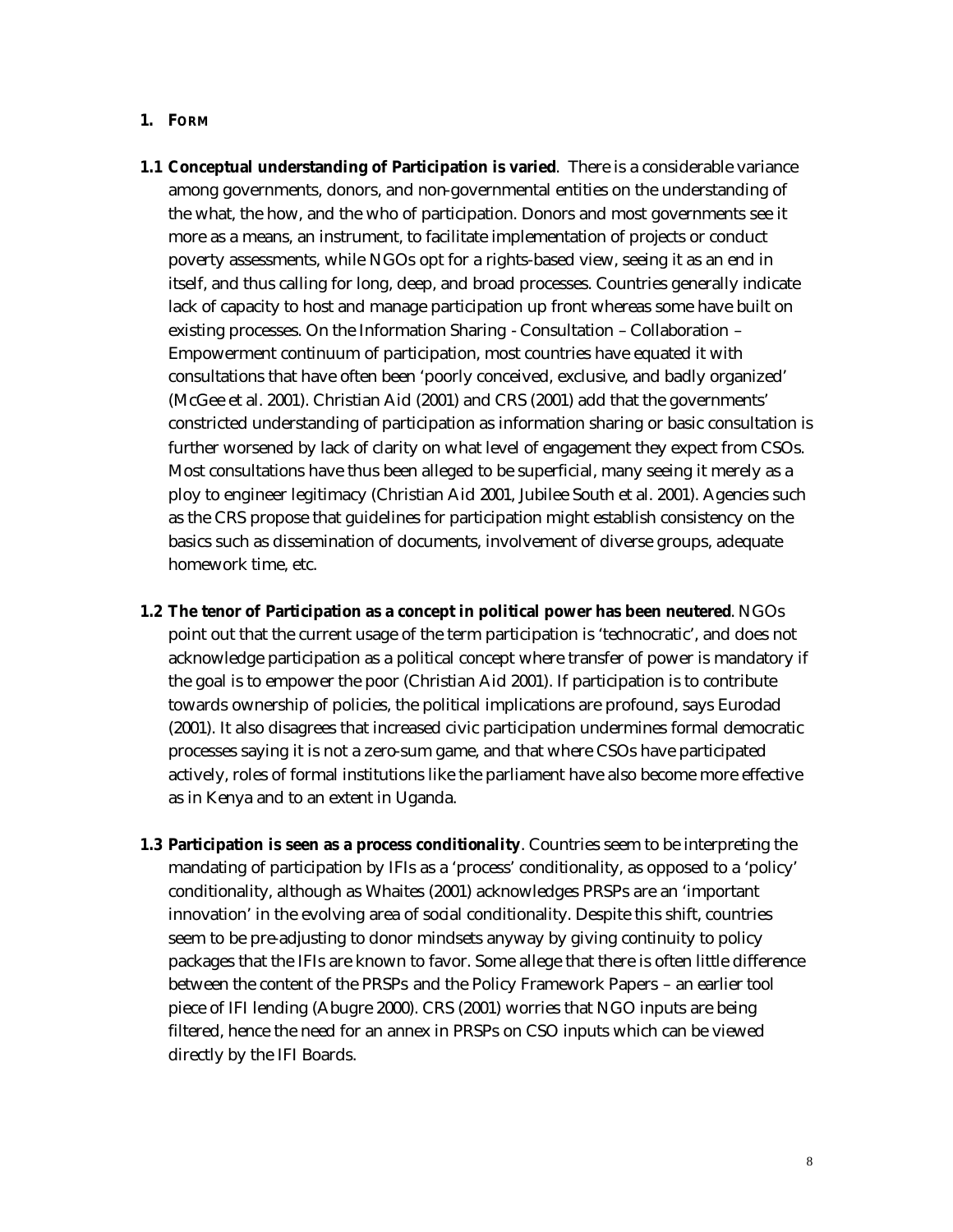- **1.4 Ownership is unreal in the face of pronounced power asymmetry between the IFIs and the countries**. CSOs' engagement with the government is theoretically expected to allow the latter to enhance its credibility and bargaining power vis-à-vis the donors, who are now reduced to being 'brokers of participation', not overt dictators of policy options. This positive shift in power asymmetry between the donors and the government however might have suffered as donors expand their mandates in a country's sociopolitical process. While a closer linkage between governments and CSOs demands greater transparency and accountability of the former, it can also lend credibility to home-specific policies that differ from standard IFI prescriptions. That CSOs have often not been engaged in technical debates has however precluded this from happening in almost all countries (McGee et al. 2001). Further, national ownership can be made untenable by the 'heavy hand of conditionality on economic policy' (Whaites 2001). Christian Aid (2001) also notes that while the nature of relationship between the IFIs, governments and civic groups is changing with space opened for citizens' opinion on public policy, 'genuine power sharing over decisions' remains a far cry. It says the power imbalance between the IFIs and the governments, and between the governments and their poor people obstacles genuine participation and ownership. Eurodad (2001) adds that the PRSPs are 'endorsed' by the IFI boards and not the citizens, or even parliaments means an IFI seal of approval is more important which puts an implicit pressure on governments to conform to IFI development framework which may or may not have national support.
- **1.5 The breadth and depth of Participation has been insufficient**. The practice has been to invite 'representatives' of CSOs, but these have usually been identified by the government or an actor mandated by it. Whaites (2001) alleges participation has been tightly controlled and there have been cases where some key NGOs were not invited. While the selection process in general has not been random and ad-hoc, formal solicitation of participation has ignored non-traditional NGOs, and CBOs located outside the metropolis or those engaged in niche issues. The private sector too has generally been under-involved (GTZ 2001). Christian Aid (2001) echoes this by saying involvement has been confined to national level NGOs – genuine engagement of grassroots communities has almost been non-existent. There have been exceptions, the most notable perhaps being the involvement of the Kenyan Pastoralist Strategy Group. Invitees have been given PRSP draft documents in advance, but the time allowed for preparation has been inadequate, and complementary information on budgets, for example, have usually been withheld. Interest groups such as the Trade Unions have complained that they have not been invited to participate meaningfully. ICFTU (2001) says its country chapters are often the most 'structured and representative' of the civil society, and that their absence at the discussion table in most countries indicates a deep flaw in the process. Their experience ranges from a genuine invitation to participate as in Malawi, subsequent induction as in Tanzania, to outright refusal as in Nepal. Institutions like the IDB on the other hand say that the PRSP process is taking a lot of time and is proving costly, adding,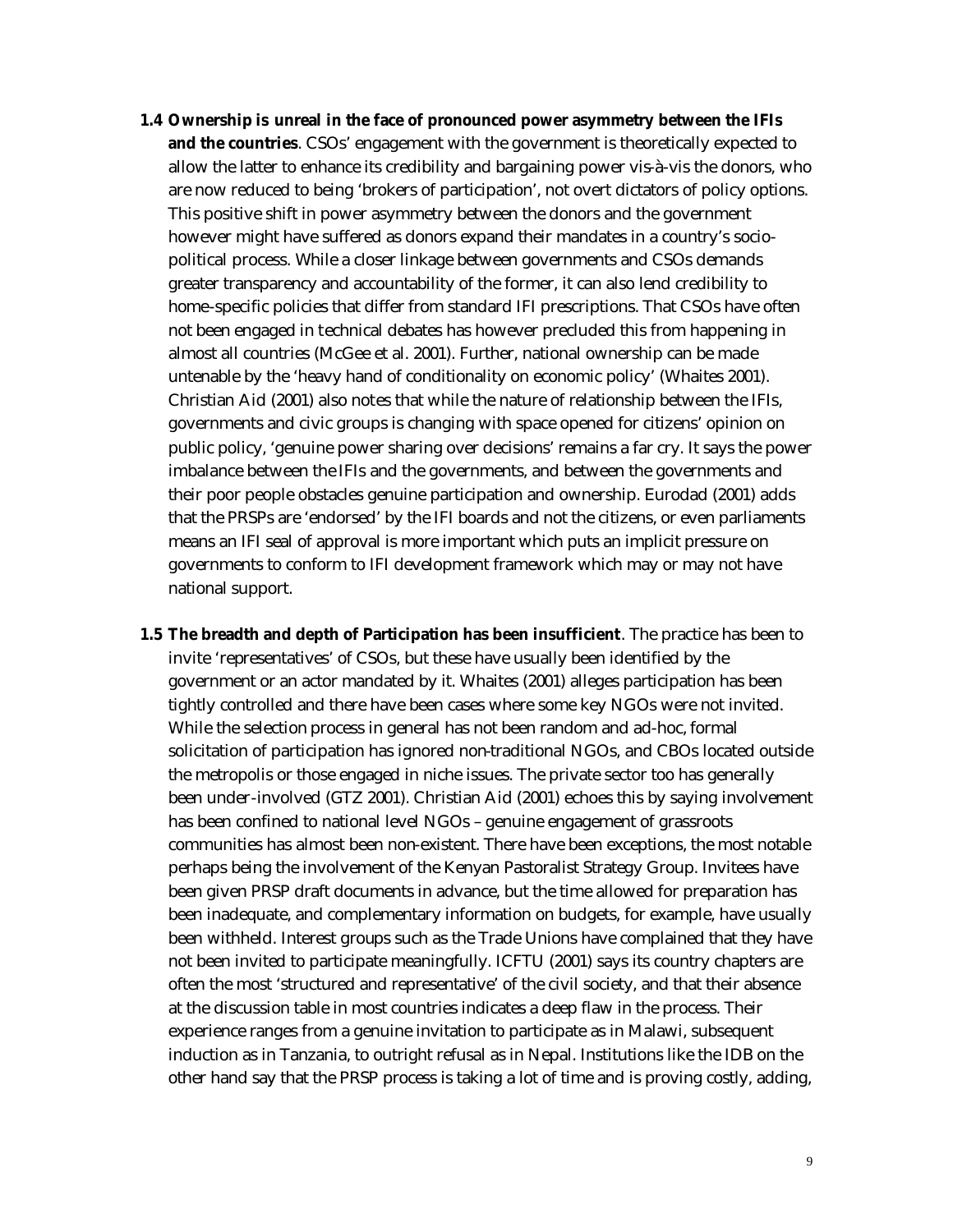"countries should spend less time preparing diagnoses and focusing more on design of strategy, as most countries know what their pressing problems are."

- **1.6 The real poor have not partaken extensively in the process**. Urban-based CSOs that do not reach out to solicit the opinion of their constituencies, especially the poor, being dominant participants raises questions of representativeness. Participatory methodologies that directly engage the poor in policy dialogues have by and large not been explored. Participatory processes that build on local traditions and cultural norms, except Rwanda, have not been adopted, with usual preferences being external, donorprescribed templates (McGee et al. 2001). FAO (2001) lauds CSO involvement but doubts that those on the discussion table genuinely represent the lower strata of the society. Further, they often appear to be witnesses, rather than active participants, possibly constrained by lack of technical capacity and time to prepare.
- **1.7 Externally imposed timeline has distorted the value of an organic process**. Time-bound commitments to complete the exercise have often made participation ritualistic. While CSOs lobbied successfully for time extensions in a number of countries, because these extensions were not pre-planned, quality is not perceived to have increased. In some cases IFIs themselves encouraged a slower pace which has been helpful. ADB (2001) questions why there is no consistency between small and big countries in accepting their five-year development plans with specific poverty reduction chapters as a PRSP. But early rush witnessed in country preparations of IPRSPs to access HIPC assistance was largely avoided later in preparing the fuller versions (EC 2001). Overall though, growth of participatory processes have not been wholly inorganic, especially in countries with history of participation.
- **1.8 Information sharing prior to and after the consultations has been inadequate**. Webbased information dissemination especially by the World Bank has been laudable, but this has often not been complemented by national information dissemination strategies. Media coverage and popular debates have increased on issues of poverty for the first time owing to participation in PRSPs, but groups remain ill informed and unaware that they have the 'right' to participate in policy processes (Christian Aid 2001). Invitations have also been sent out often only at the last minute and in haste (CRS 2001).
- **1.9 Authorship is largely indigenous**. There is a broad concurrence that the documents are being written mostly by national officials with occasional inputs from consultants and donors. This change is however interpreted as more symbolic than substantive, for despite national authorship, policy analyses are uniform across countries' PRSPs (Jubilee South et al. 2001). UNDP (2001) remarks that in some cases documents show a syndrome of 'hotel-room manufacture' by external experts. Some call for the involvement of CSOs in the actual drafting stage of the documents, not only in discussing prepared texts (CRS 2001). Abugre (2000) notes that the CSOs are just invited to react to drafts, not debate alternative strategies and trade-offs right from the outset.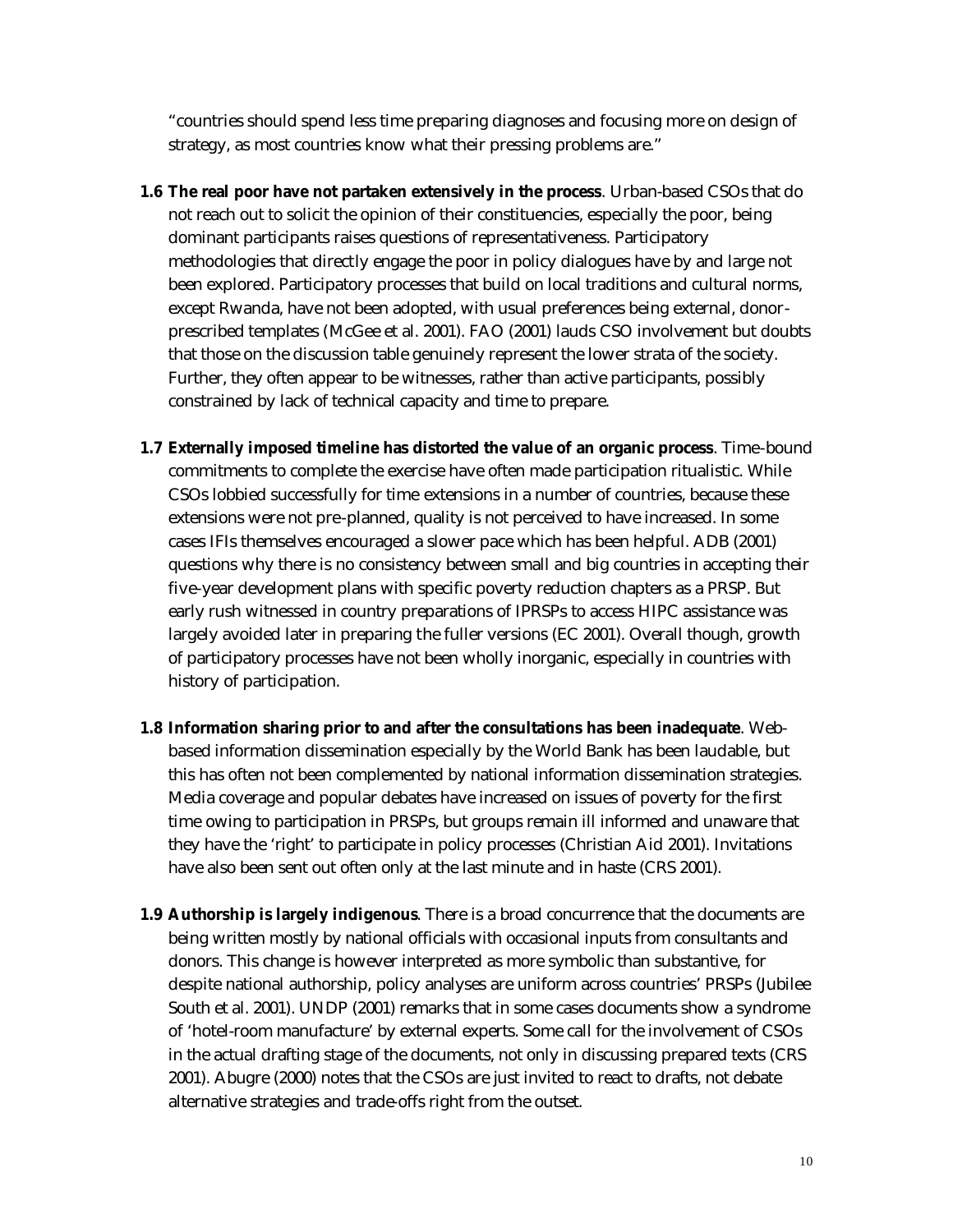**1.11 Intra-government participation exists, but is not comprehensive**. The process is Ministry of Finance driven. Line ministries get a seat in the thematic groups set up to contribute to the content of PRSPs. But intra-government participation is not as rich as it should be with the line ministries and locally elected bodies engaged non-comprehensively (FAO 2001). Offering a specific case in point, WHO (2001) complaints that 'health ministries have had little opportunity to contribute to the development of overall PRSP or to the development of the health content.' Institutional preparedness has been disparate across countries, with steering committees, etc., set up in some nations more formally than others. But Whaites (2001) and others point out that the IFIs must be willing to invest in capacity of both government and CSOs in facilitating, resourcing and analyzing ground experiences. Managing participatory processes through steering committees, etc. alone has a chance of being manipulated. The same paper however cautions that the advisory capacity that the IFIs assume should not become a 'means to circumvent weak capacity of the state'. EC (2001) acknowledges that while the whole PRSP experience has been 'thoroughly positive', there are areas to be improved upon. For instance, while the working group approach to having disparate agencies team up on common issues has been welcome, the process of aggregating thematic papers into a common strategy has not generally been participatory.

#### **1.11 National parliaments are ignored and their engagement in the process is**

**unsatisfactory**. As one of the stated goals of participation in PRSP is to build ownership, the negligence of most national parliaments in the process on the one hand while mandating civil society participation on the other has been seen as an attempt to 'reinvent democracy' which undermines formal institution building (McGee et al. 2001). It is argued, however, that if the marginal role of parliaments is systemic, i.e. it already exercises little influence in governance because of capacity or constitutional provisions, PRSPs are unlikely to change that. ICFTU (2001) challenges the view that civil society involvement undermines formal democratic institutions saying that parliaments should of course be involved, but wherever parliaments have not been engaged, trade unions have also been ignored. Overall, multigovernmental bodies such as the EU seem to urge a more central involvement of parliaments including the monitoring and implementation phase (EC 2001). Eurodad (2001) adds that political ownership is key to a successful implementation of PRSPs and that parliamentary committees should be engaged more actively. UNDP (2001) suggests individual MPs could at least be involved when consultations take place at the sub-national, constituency levels.

#### **1.12 Language concerns need to be redressed; and public availability of documents is**

**inadequate**. Even the most basic issue of language seems to have been ignored with documents, including information on PRSPs, often prepared *only* in English, and when they had been translated into national languages, local languages were ignored (Christian Aid 2001). This logistical lapse meant that some consultations done at the field level were not utilized. The poor remained alien to discussions because language and terminology issues were not thought through (Jubilee South et al. 2001). Documents are prepared with donors as audience in mind. This often means that they are written in a foreign language replete with terminologies not easily accessible to citizens. Local communication and advocacy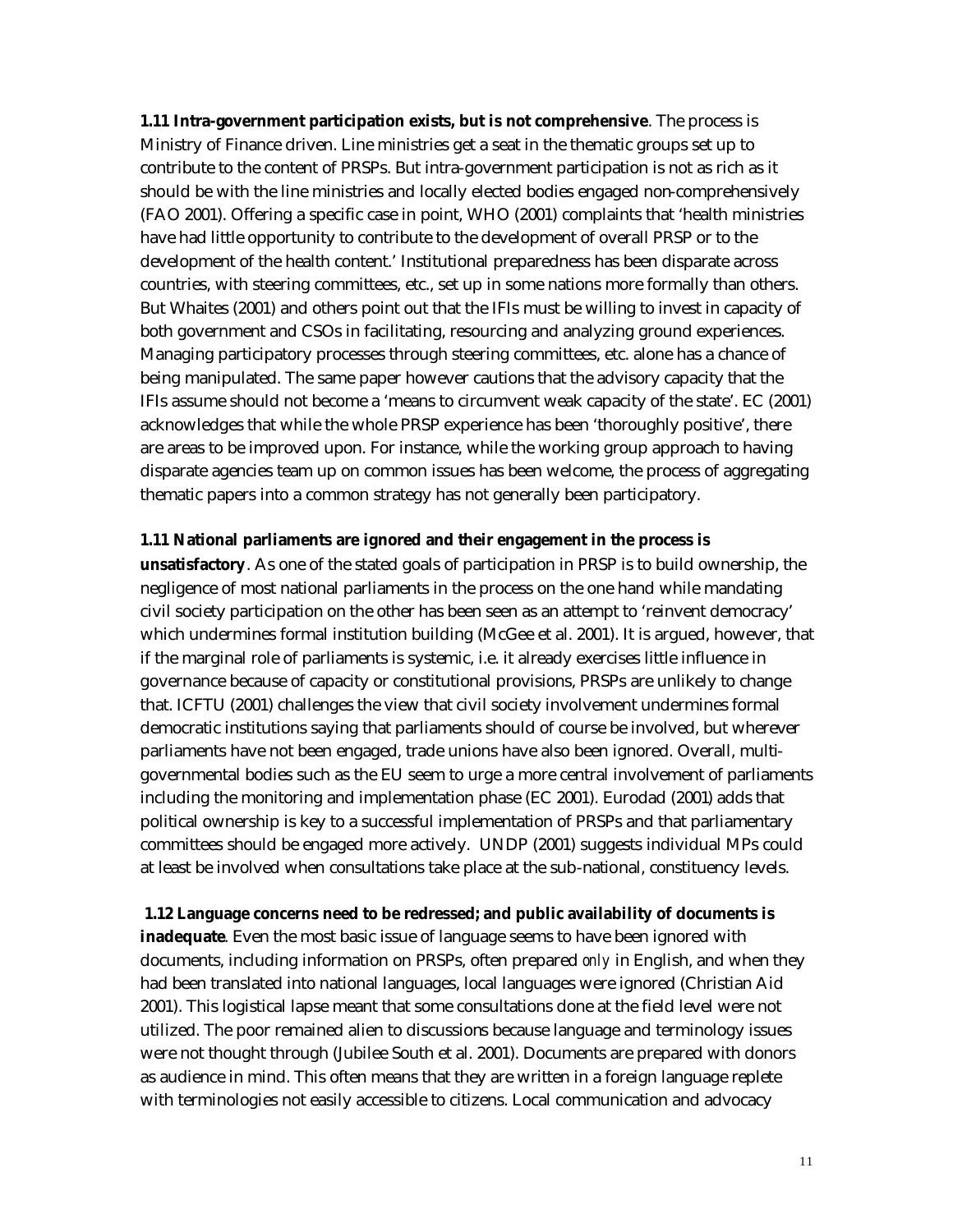efforts to launch and disseminate the product have not been given enough priority. While there have been innovative media campaigns, even including songs and drama as in The Gambia, rural populations in general remain largely unaware about PRSPs (McGee et al. 2001). Sharing of I-PRSPs has not been broad, and often unavailable in the public domain.

#### **1.13 IFIs' prescription of participation but refraining from evaluation is incongruous**.

Approval of PRSPs is conditional on the adoption of an acceptable participatory process for which a tool kit of methods has been suggested in the PRSP Sourcebook. But what constitutes an acceptable process has not been specified (McGee et al. 2001). An inherent tension is thus observed between the mandating of participation and the decision to not evaluate quality. Whaites (2001) points out that placing the onus of responsibility for participation squarely on governments has created a situation in which the IFIs can show the best of intentions while disclaiming any failure in practice.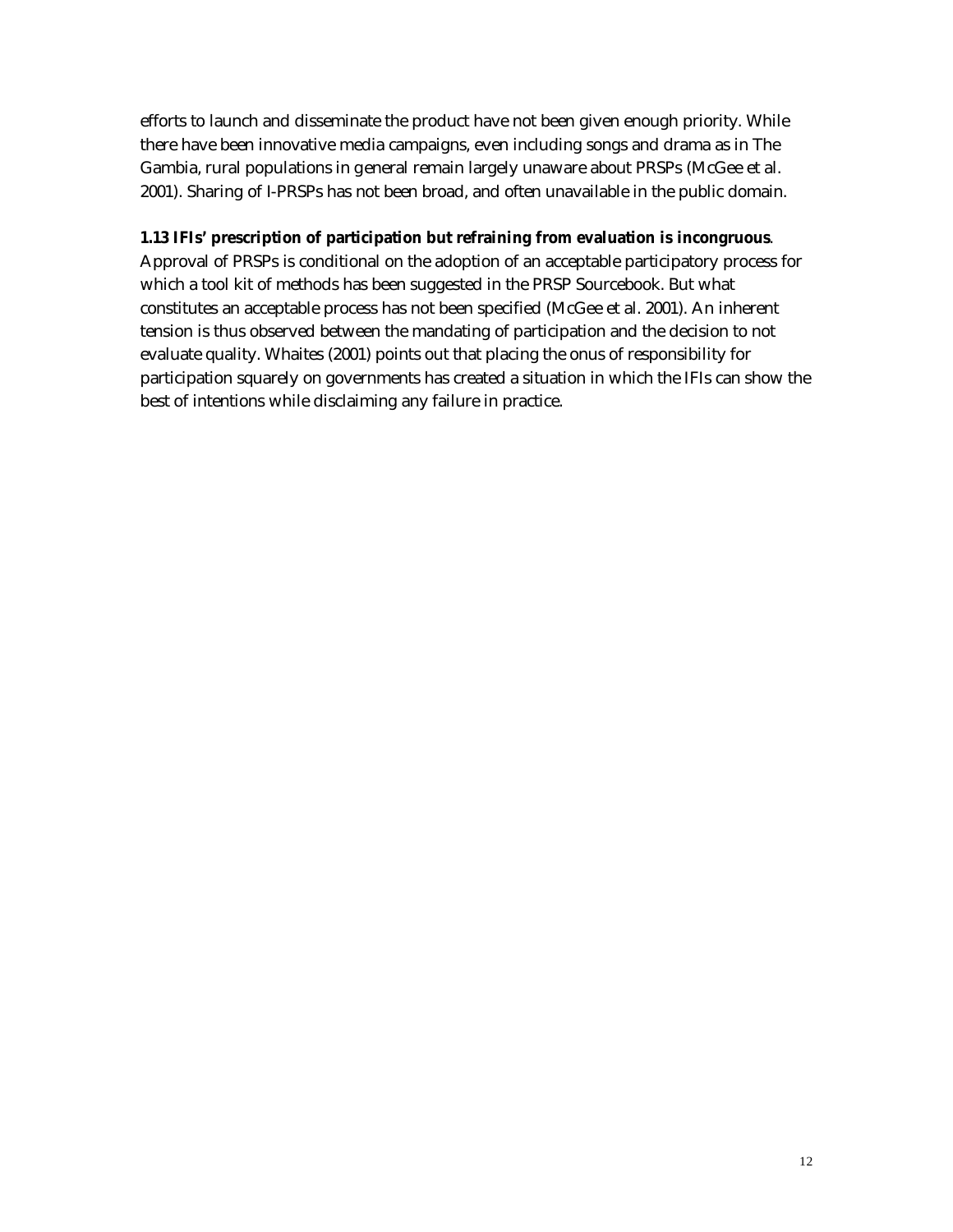#### 2. **OUTCOME**

**2.1 Participation marks a fundamental shift in modus operandi of development** 

**cooperation**. That the PRSPs have offered CSOs a chance to participate for the first time in any government strategy has been welcomed (CRS 2001). This has widened the content of dialogue, enhanced government credibility, and opened the door for future collaboration (Whaites 2001, CRS 2001, McGee et al. 2001). This has also allowed the 'poverty agenda' to be integrated more with macroeconomic policies and public finance, perhaps ending the days when poverty was treated as a separate 'sector' with projectbased funding (Booth 2001). This changing emphasis has restored the paramount importance that poverty reduction as a goal deserves.

- **2.2 Participation has been recognized as an important process in development**. Many agencies acknowledge that CSO participation has helped increase public awareness about PRSP as a new IFI lending vehicle as well as development issues. NGOs have become members of task forces and steering committees lending some credibility to the 'ownership' agenda. Importantly, CSO involvement has been planned for monitoring and evaluating the implementation of PRSPs. In some countries where distrust prevails between governments and CSOs, the latter did not enthusiastically respond to government invitations but instead created parallel channels of consultations. These were less effective than arrangements where the two groups engaged more constructively.
- **2.3 Participation has had a mixed influence on the content**. CSO presence in thematic committees has added diversity to perspectives – often to inform static technocratic understanding of issues with practitioner accounts from the ground. Most significant impact has been on understanding and diagnosing the multi-dimensional nature, causes and spatial aspects of poverty, with income-focused approaches complemented by issues of voice and service access. Cross-cutting issues such as HIV/AIDS, as well as food security and livelihoods, have been given much more weight as a result of CSO lobbying. There are cases where participation has had a causal impact on policy shifts, such as in Uganda, Bolivia and Rwanda where priorities were shifted in favor of areas that the poor value (McGee et al. 2001). But these are the exceptions. Heavy inertia, not flexibility is the norm in policy shifts. CSO inputs have also forced under-covered, politically sensitive issues such as corruption and politico-bureaucratic apathy to be incorporated as explicit issues to reckon with. The process and the content issues are linked, however. Cases where CSOs were more detached from the process are also instances where they have had little impact on the content. CSOs admit though that they often lack the technical and analytical capacity to inform intelligent debates on macroeconomic policies. While poverty, or health and education issues draw on many of their operational work, their ability to talk macroeconomics and propose policy options is limited. As it is, existing IPRSP documents have been criticized for not being able to prioritize strategic decisions, and analyze and cost them so that they differ from a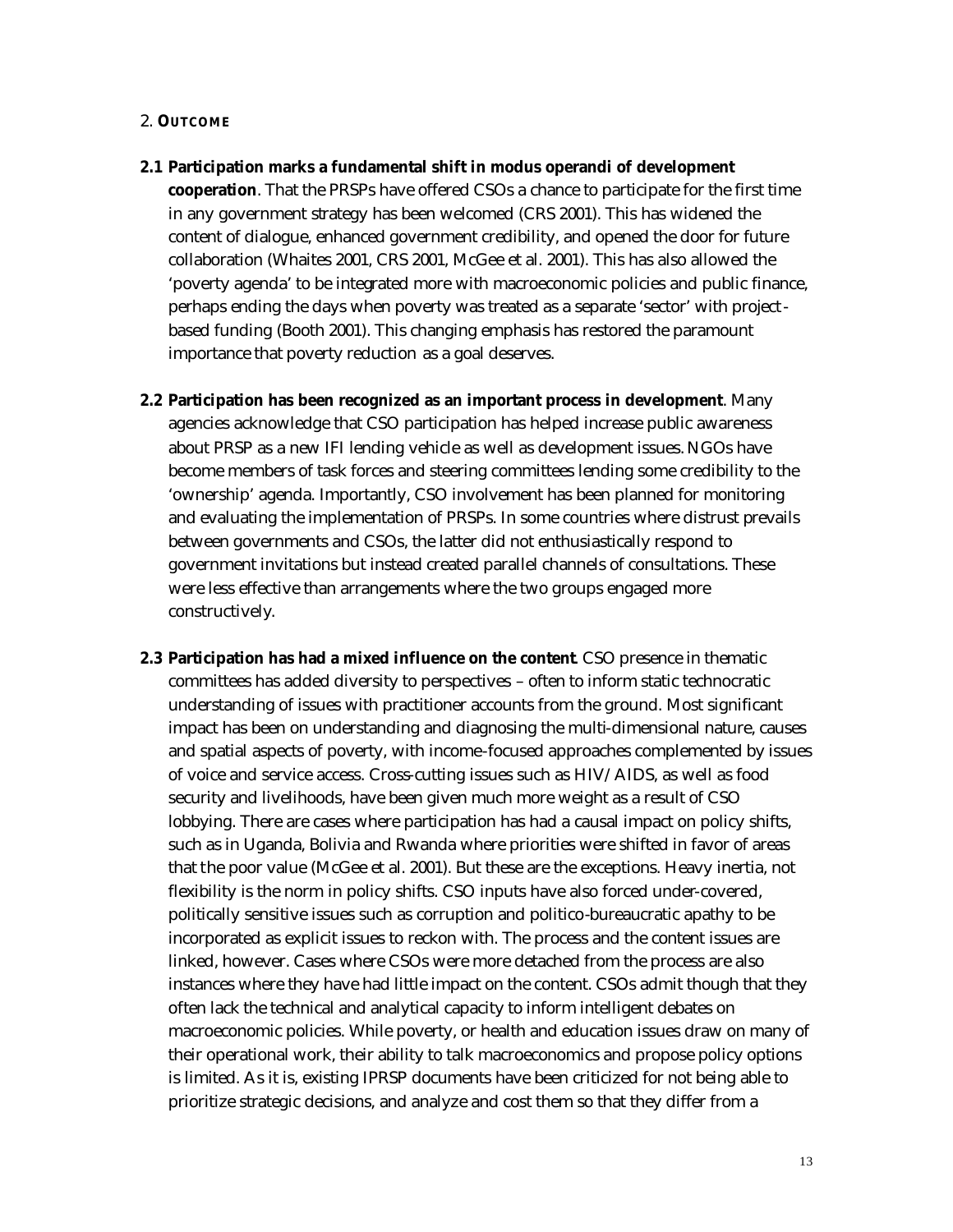'shopping list of policies' (EC 2001). Failure to translate CSO input into the actual content has been raised as the 'most disappointing aspect' of PRSPs. They lament that there is little accountability to CSO input forcing them to call for governments to produce matrices that show areas of agreements and disagreements among participants (CRS 2001).

- **2.4 Discussion of macroeconomic choices and reform is avoided**. CSOs believe that donors and governments have a pre-meditated intent to give continuity to and validate existing frameworks. This seems to be most starkly felt in the area of macroeconomic policies, which require greater technical skills among participants. While the private sector and some research institutes have partially influenced this agenda, NGOs that claim a more natural affinity to the poor submit that this domain is often portrayed as almost 'nonnegotiable'. CSO input has been more welcomed on discussion of social issues, than on macroeconomic strategies and adjustment policies. Often arbitrary 'targets' that are devised by technical working groups prevent discussions of all spending options (Abugre 2000). Single 'models' have been proposed which CSOs are expected to tinker with, but not challenge or critique (Christian Aid 2001, CRS 2001). UNIFEM (2001) mentions that even when macroeconomic issues are discussed, they are treated as gender-neutral topics, failing to recognize that economic polices have gender and class dimensions impacting on these groups differently.
- **2.5 Gender concerns have been overlooked**. Participation of groups has not engendered the poverty discourse to the extent anticipated. Very few countries explicitly mention issues such as domestic violence. Further, as UNIFEM (2001) notes, gender is rarely recognized as a cross-cutting issue and only relegated as a health or education subcategory. It also objects to many countries' subsuming the category of women under a broad 'vulnerable' group. A concern has also been expressed over the type of data used in analyzing poverty. UNIFEM worries that in most countries the data collection methodologies have not been 'genderized' to take stock of women-responsive questioning. By emphasizing the importance of markets, UNIFEM feels that PRSPs have undermined the role of the household economy typically dominated by unpaid women members. Christian Aid (2001) echoes this concern quoting the Gender and Development Network that male dominated NGOs, trade unions or professional associations are unlikely to prioritize the gender interests of poor women.
- **2.6 Neo-liberal, growth-propelled development framework faces skeptic reception from non-governmental actors**. The influential package of economic policies, "Washington Consensus" seems to be just that – consensus in Washington, and an orphan elsewhere. While the research mainstream of the economics profession seems to concur with the spirit of the framework, all NGOs and practitioners are skeptic about it, often equating their degree of influence in the PRSP process by how much of the traditional Washington prescriptions they could revise. The divide between ideology and prudence is blur. The discussion of the 'poverty agenda' is thus interpreted as 'victory' and non-influence on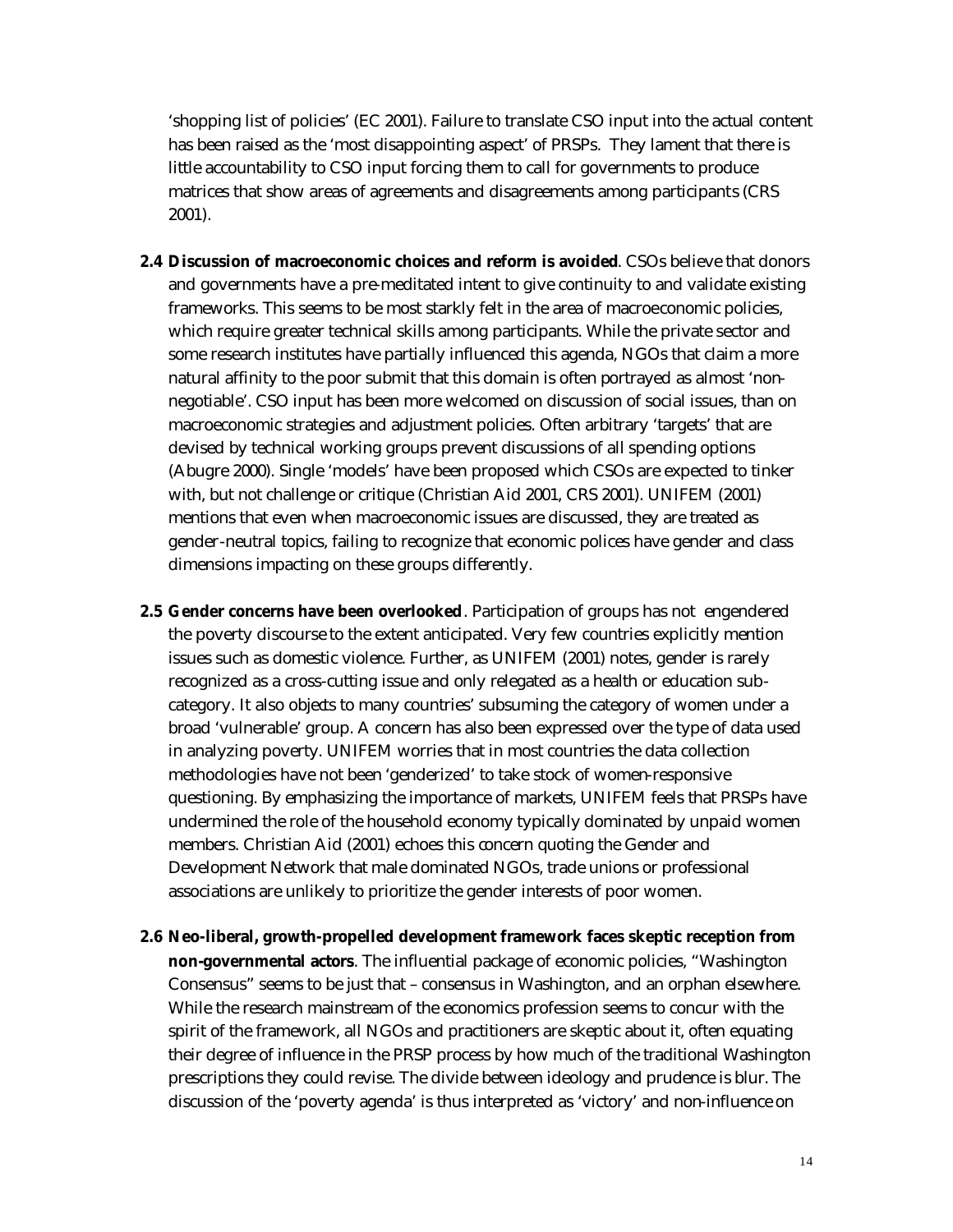macroeconomic topics as 'failure'. This dichotomy is replete in *all* NGO assessments from ICFTU (2001) to even an IFI document such as ADB (2001). Jubilee South et al. (2001) also see that discussing 'poverty reduction in the context of a growth oriented strategy' implicitly encourages discussion of poverty without stepping out of what it calls the 'market framework'. They challenge the IFI assertion about linkages between growth and reduced poverty, and claim that the poor's concerns are more related to 'income and land distribution, equity, and international power relations'. OPM (2001) makes the point that the unchallenged assumption under macroeconomic discussions on growth being good for the poor needs to be unpacked into different kinds of effects good and bad - on the poor.

**2.7 Discussion on sectoral priorities and public expenditures needs greater linkage to poverty reduction**. While participation has influenced the debate on the dimensions of poverty significantly, efforts to link public spending with tangible poverty reduction outcomes are slow. Eurodad (2001) calls for a fundamental shift in donor approach to development assistance from project lending to budget support. It cites PRSC as a useful instrument in this direction, but points out that other donors need to come on board. But even if thematic prescriptions and spending have a better linkage, Eurodad (2001) and GTZ (2000) caution that there are cross-cutting themes such as those stipulated in the 1992 Rio Summit on Sustainable Development that ought not be overlooked. PRSPs to date have also avoided the difficult question of trade-offs in spending choices. Merely mentioning a wish-list for increased expenditures without confronting the choices that have to be made including distinguishing high priorities from the low is unhelpful (OPM 2001).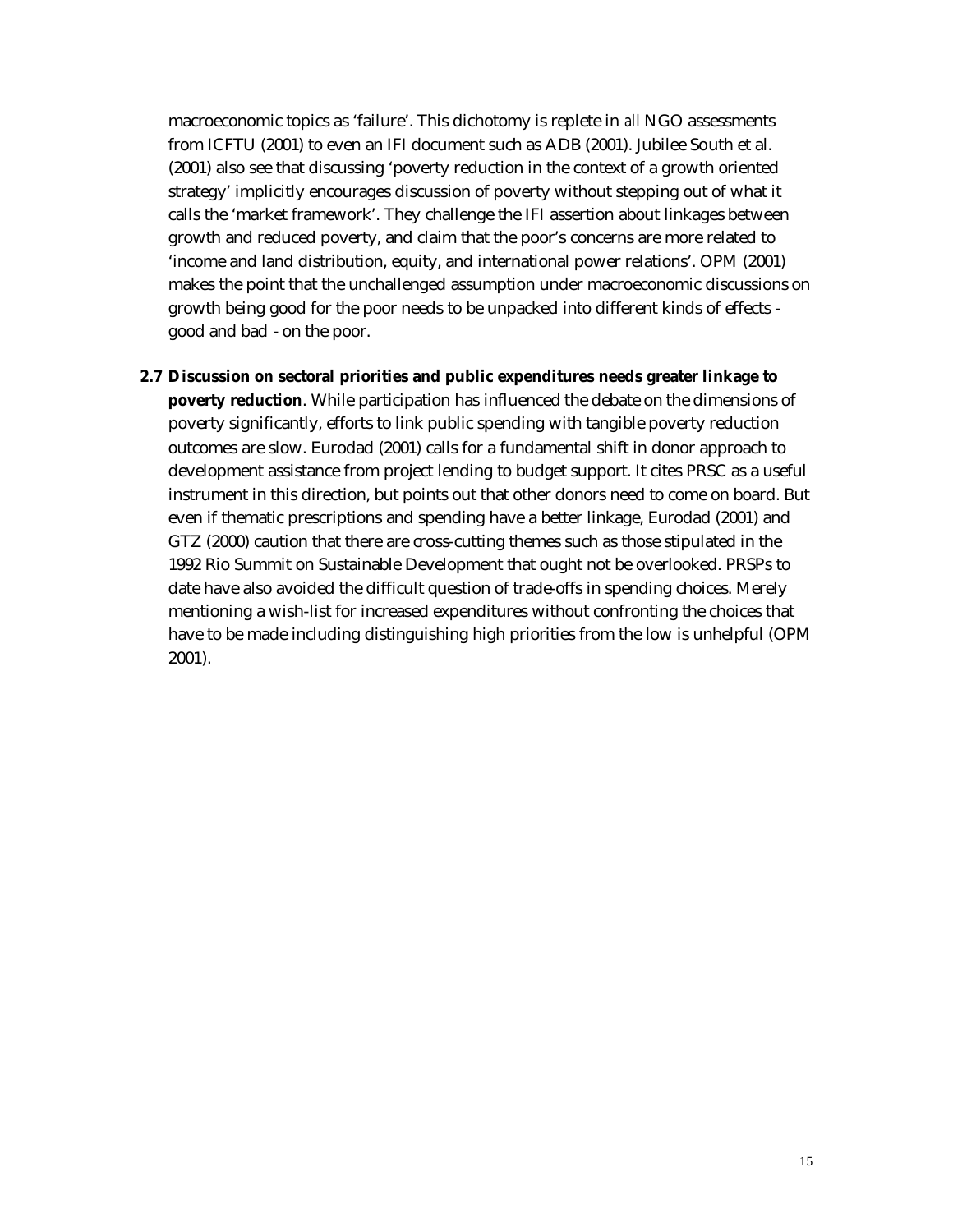#### **3. SUSTAINABILITY**

**3.1 The process has facilitated a possibility for institutionalization of participation**.

Follow-up has been deemed necessary to ensure that it's not a one-off, but an iterated exercise not only in formulation of strategies like PRSP, but also other arenas such as budget formulation, public expenditure tracking and evaluation of public sector performance. 'Participation fatigue' and 'process overload' have been noticed which requires pre-planning to not let the momentum be lost after the completion of the PRSP process.

- **3.2 Overall government commitment to participation is seemingly positive, but real motivation is suspect**. FAO (2001) points out that while processes in countries it observed were government-led, their motivations were influenced by the need to access 'easy' budgetary support from the IFIs. Line ministries have been represented in thematic task groups, but the process is driven by the Ministry of Finance, or Planning, with only marginal involvement of local governments. ADB (2001) notes that it is difficult to ensure ownership when the timing of the PRSP preparation is linked with country eligibility to borrow concessional IFI lending, thus producing only cosmetic changes. Such has been distortion in incentive that in countries like Honduras, PRSP was presented to the IFI well before the legislature or civic groups (CRS 2001). Christian Aid (2001) points out that real national ownership may be hard to attain as long as IFI seal of approval is conditional upon the countries adopting a certain set of macroeconomic policies. Jubilee South et al. (2001) is sharper in its assertion, "IFIs come prepared with their perspectives on the poverty situation, their analysis, their menu of policies and their suggestions on resource mobilization", making ownership and eventual control external.
- **3.3 Provisions for monitoring and evaluation is partially recognized**. Documents mention provisions for monitoring by involving stakeholders. But as with other segments, this needs further enunciation. The emphasis on creating elaborate 'systems' of monitoring might overshadow the real urgency of getting better data, argues Booth (2001). It also cautions that the notable focus on doing household surveys and poverty assessments to measure impact of policies need to be complemented by quicker, participatory feedback processes when the implementation is ongoing. GTZ (2000) cautions that M&E is currently being treated 'technically' with poverty indicators to track, not 'procedurally' designed to integrate beneficiaries' perception of policies and programs into decision making. Identification of indicators also needs to be less indiscriminate. EC (2001) calls for parliamentary involvement in M&E.
- **3.4 Some positive externalities of the process have emerged**. Spillover effects of pursuing a participatory process can be long lasting. McGee et al. (2001) argue that the process has broadened the 'policy community' which spells a need for 'dynamics between the governments and CSOs to be nurtured.' Attitudes have changed, and governments are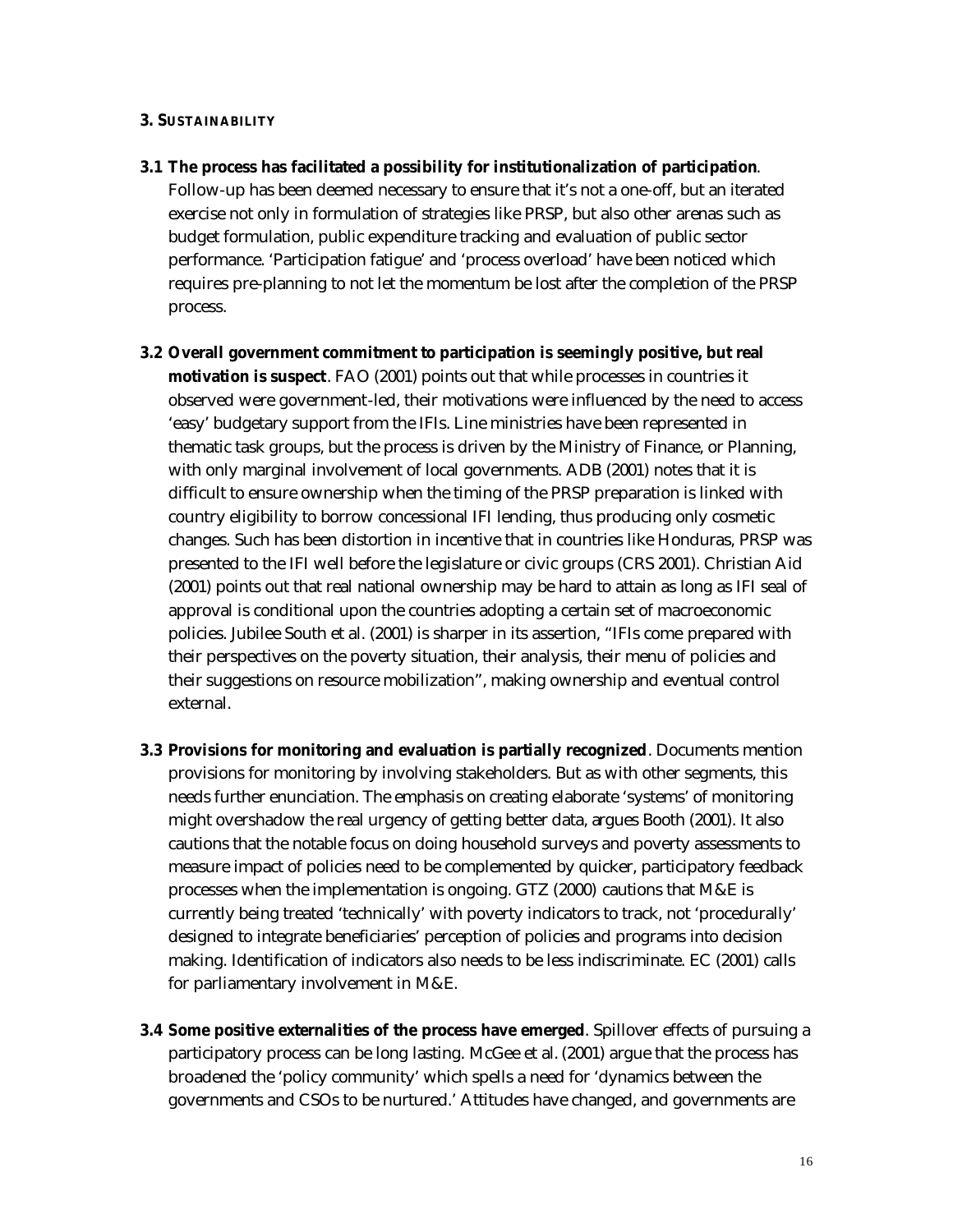increasingly being more transparent because of CSO scrutiny. New networks and intensity of alliance for other tasks are being forged. Visibly active have been NGO umbrellas that have created networks of policy advocates strengthening the 'numbers, capacity, contacts and influence'. In Bolivia, an existing 'Law of Popular Participation' was drawn on during the process leading to a specific 'Dialogue Law', creating a formal, legal endorsement of future participation. The Malawi Economic Justice Network is taking the agenda further in that country. Similar innovations and consolidation of indigenous practices have been seen in Rwanda, as well as Tanzania (McGee et al. 2001). Christian Aid (2001) mentions as an example the 'Campana Terra' mobilization of church, farmers, women's groups, trade unions, etc. to change land laws in Mozambique.

- **3.5 Not all donors have supported the process demonstrably by assisting CSOs and reorienting their own strategies**. The IFIs are only a part of a canon of external helpers, necessitating for other donors, especially the bilaterals, to also engage substantially in a singular, country-owned anti-poverty strategy to make PRSPs effective. This may mean that the donors must be willing to not only change their mindset but also the way they assist, by for example, moving away from the project based financing to budget support. While agencies like the UN, DFID, and the EU have supported the process, the level of enthusiasm is not uniform across all donors (Booth 2001, McGee et al. 2001). Bilateral agencies also seem uncertain on how best to harmonize PRSPs with their own programming tools (UNDP 2001).
- **3.6 The process has been constrained by technical incompetence of CSOs, availability of time, financial resources, and bureaucratic-political facilitation**. While reluctance on the part of the government to open up discussions on technical topics is a hindrance, CSOs' or the poor's own 'economic illiteracy' is a constraint that often leads to the endorsement of old package of policies (Christian Aid 2001). NGOs recommend that the IFIs must invest in institutional capacity and enhance the skill base of national groups to equip them to engage in meaningful policy discussions. Capacity constraint is not only confined to the area of policy discourse, but also participatory data collection and budgeting. The few participatory poverty assessments that have been done so far have been donor-led efforts, but CSOs and governments will need to adopt these methodologies if they are to inform policy on a sustainable basis (OPM 2001).
- **3.7 CSOs have been distracted from their traditional work of advocacy, social mobilization, and service delivery**. Some NGOs point out that their engagement in PRSP involves a serious trade off. While the IFIs always gain from their input, they were diverting their scarce resources from mobilization and development work, and giving confusing signals regarding where they stand on 'corporate driven globalization' (Jubilee South et al. 2001). ICFTU (2001) says while it ought to participate actively in a process like the PRSP, it cannot also afford to divert resources from their foremost priority of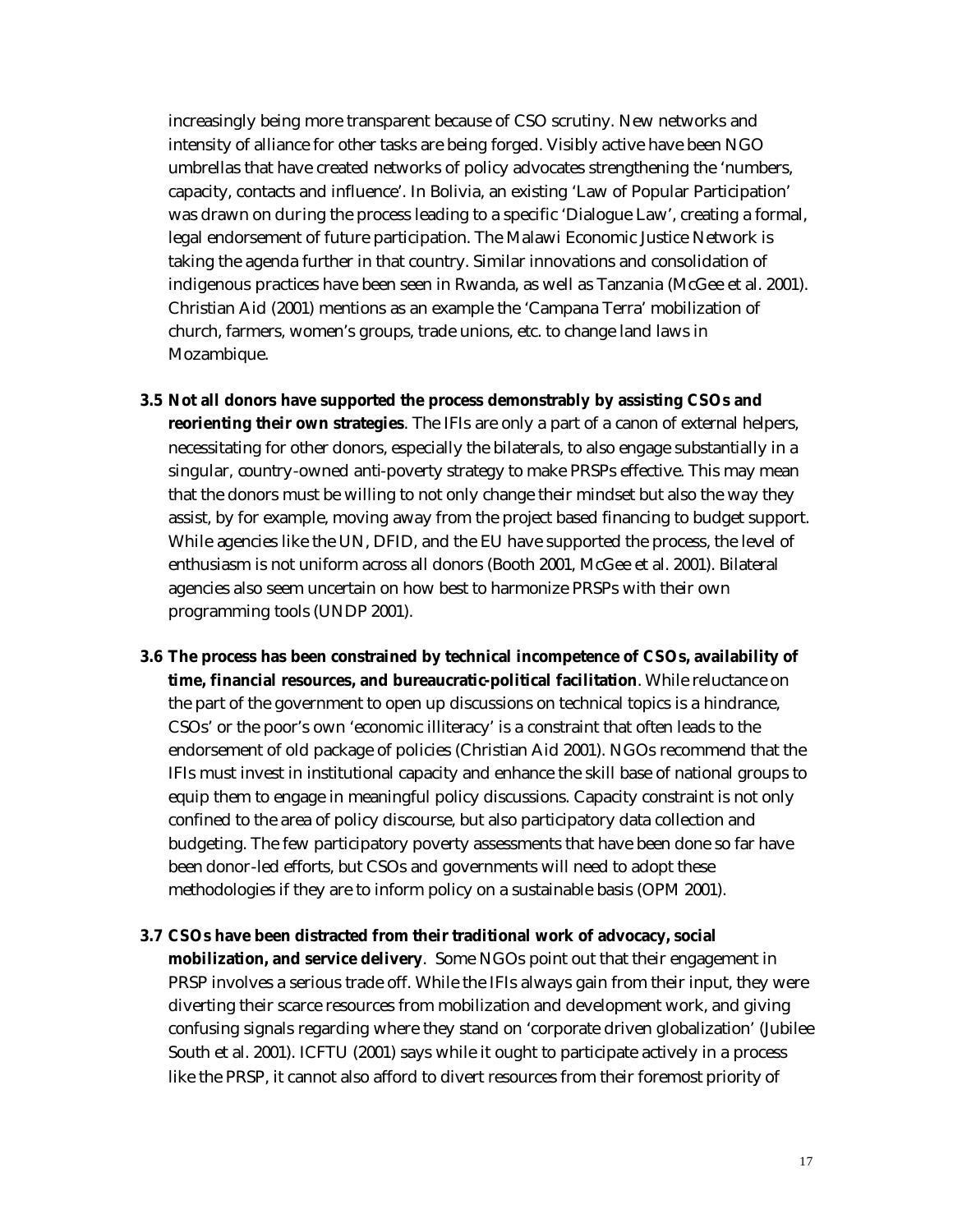organizing workers in unorganized sectors. Almost all NGOs call for greater resource availability to help them participate better.

- **3.8 Attempts to create synergy with other instruments need improvement**. Whether the PRSP process can shift the mechanism of formulating national poverty policies and implementing them in a sustainable manner are critically influenced by the 'density' of previous reforms, argues Booth (2001). This is particularly true for reforms in public finance through the introduction of MTEF and reshuffling of incentive regimes in the civil service. Danish MFA (2001) states that only in Uganda was PRSP fully integrated with the MTEF; and discussion on how to proceed with such integration has only begun now in other countries.
- **3.9 There is no direct link between a political regime** *per se* **and the quality of a participatory process**. **But correlates of democracy such as press freedom, history of and openness to civic organization, etc. are conducive**. Most PRSP countries, especially in Africa, are semi-democratized, patronage-based political systems with fragmented policy processes, aid dependency and low levels of accountability (Booth 2001). The success of the PRS processes is thus more connected with micro aspects of functioning of a regime than the overall regime type. That countries like China and Vietnam have reduced poverty dramatically, while others with more open civic processes have not, implies that the value of participation in poverty reduction strategies can be enhanced when they are brought to bear on better institutional performance. Countries where the government allows citizen involvement in areas of governance, such as accountability of public funds and citizen monitoring of public service have been able to build on the experience and conduct participatory processes effectively for PRSPs. Uganda for instance offers a good model. Predating the PRSPs, CSOs had been monitoring district level Poverty Action Funds and reporting results to government, and publicizing them in the media. An institutional window in the form of the Uganda Participatory Poverty Assessment Project allowed the government to interface with civic groups collaboratively. A 1997 Poverty Eradication Action Plan (PEAP) was what was later revised into a PRSP with inputs from a CSO Task Force led by the Uganda Debt Network (McGee et al. 2001). Political will, domestic capacity to lead and manage a process, and substantial donor assistance to participatory processes have combined to make the Uganda experience stand out. It signals that it is the correlates of a democratic environment, not the system *per se,* that are conducive to effective citizen participation and its impact on poverty reduction.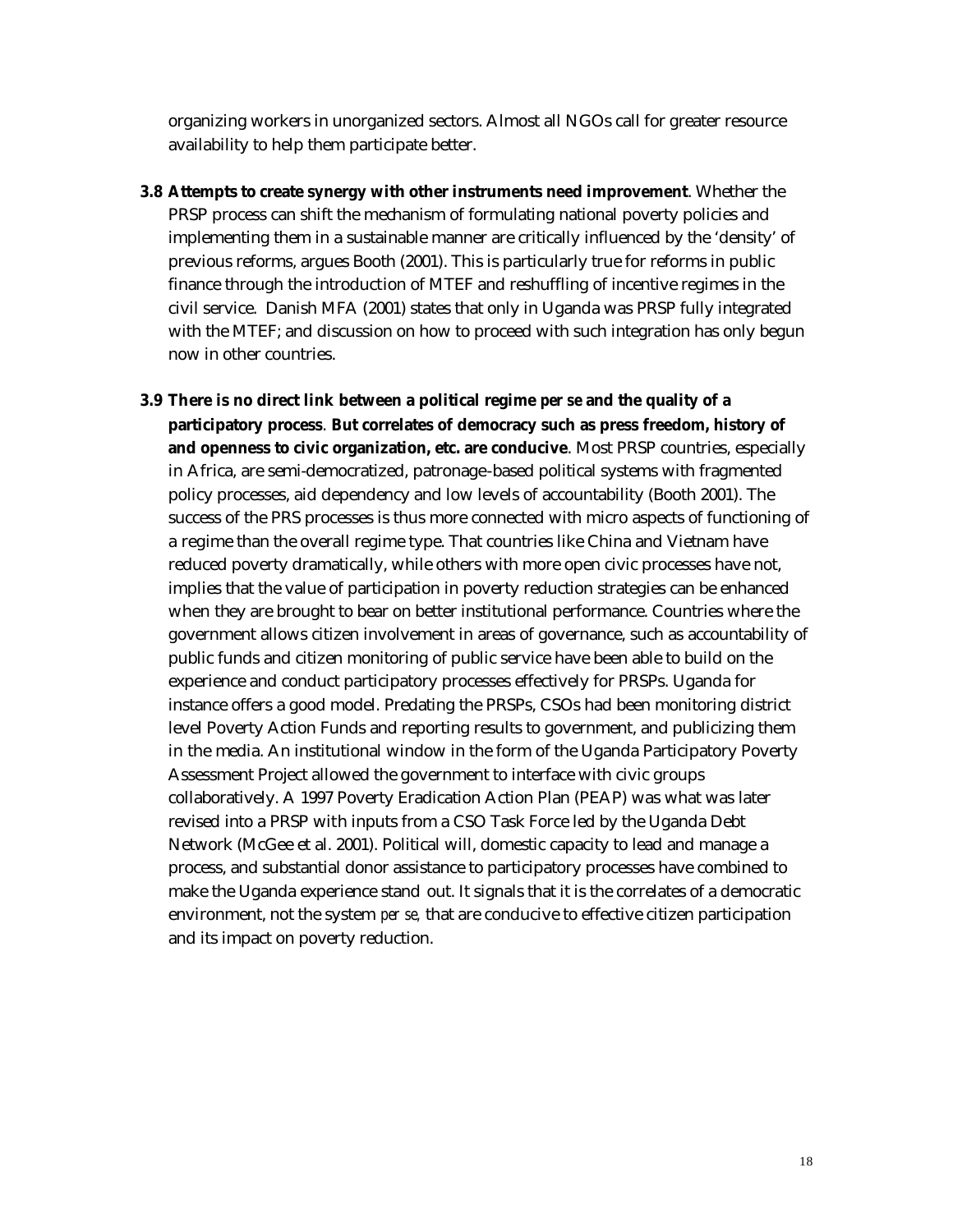#### **REFERENCES**

- 1. Abugre, C. (2000), "Still Sapping the Poor: A Critique of IMF Poverty Reduction Strategies", World Development Movement, London.
- 2. Asian Development Bank (2001), "Poverty Reduction Strategy Program", Contribution to the World Bank and the IMF PRSP Review.
- 3. Booth, D. (2001), "PRSP Processes in 8 African Countries Initial Impacts and Potential for Institutionalization", Overseas Development Institute, London.
- 4. Catholic Relief Services (2001), "Review of the Poverty Reduction Strategy Paper Initiative. Based upon the experiences and comments of CRS Partners in Bolivia, Honduras, Zambia and Cameroon", Baltimore, MD.
- 5. Christian Aid, et al. (2001), "Ignoring the experts: Poor people's exclusion from poverty reduction strategies", Christian Aid policy briefing.
- 6. Danish Ministry of Foreign Affairs (2001), "Summary of Answers: The World Bank questionnaire regarding experience of implementing the PRSP process", Copenhagen.
- 7. Eurodad (2001), "Many Dollars, Any Change? Part I: The Changing Nature of Development Cooperation – Building Ownership", Brussels, Belgium.
- 8. European Commission (2001), "PRSP Review: Key Issues", Contribution to the World Bank and IMF PRSP Review.
- 9. FAO (2001), "The PRSP Approach: A Preliminary Assessment by FAO", Rome, Italy.
- 10. GTZ (2000), "Contributions for the global PRSP Review, based on GTZ experience in Africa", Germany.
- 11. GTZ (2001), "Institutionalized Participation in Processes Beyond the PRSP", Germany.
- 12. ICFTU (2001), "Submission to IMF/World Bank Review on the PRSP Process", International Confederation of Free Trade Unions, Washington D.C.
- 13. IDB (2001), "IDB Contribution to Review of the PRSP Approach", Inter-American Development Bank, Washington D.C.
- 14. Robb, C and A. Scott (2001), "Reviewing Some Early Poverty Reduction Strategy Papers in Africa", IMF Policy Discussion Paper, Washington D.C.
- 15. Jubilee South, et al. (2001), "The World Bank and the PRSP: Flawed Thinking and Failing Experiences", Ottawa.
- 16. McGee, R., and A. Norton (2000), "Participation in Poverty Reduction Strategies: A Synthesis of Experience with Participatory Approaches to Policy Design, Implementation and Monitoring", Institute of Development Studies, Sussex.
- 17. McGee, R., Levene, J., and A. Hughes (2001), "Assessing Participation in Poverty Reduction Strategy Papers: A Desk-Based Synthesis of Experiences in Sub-Saharan Africa", Draft, Institute of Development Studies, Sussex.
- 18. Thin, N., Underwood, M., and J. Gilling (2001), "Sub-Saharan Africa's Poverty Reduction Strategy Papers from Social Policy and Sustainable Livelihoods Perspectives", Oxford Policy Management, England.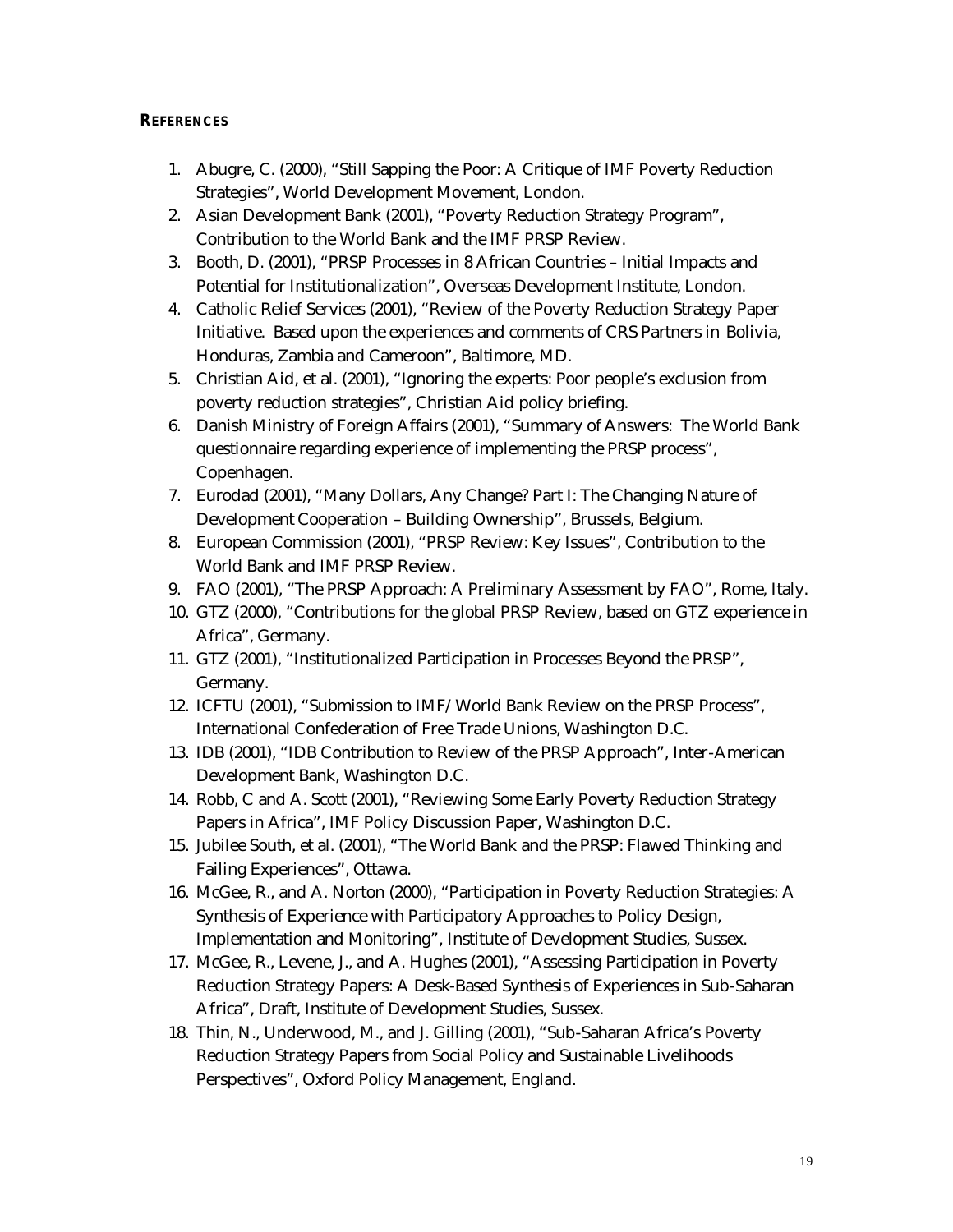- 19. UNDP (2001), "UNDP Review of the Poverty Reduction Strategy Paper (PRSP)", New York.
- 20. UNIFEM (2001), "United Nations Development Fund for Women (UNIFEM) Contribution to the World Bank and IMF PRSP Review".
- 21. Whaites, A (2000), "PRSPs: Good News for the Poor? Social Conditionality, Participation and Poverty Reduction", World Vision International.
- 22. WHO (2001), "Health in PRSPs. WHO Submission to World Bank/IMF Review of PRSPs", World Health Organization, Geneva.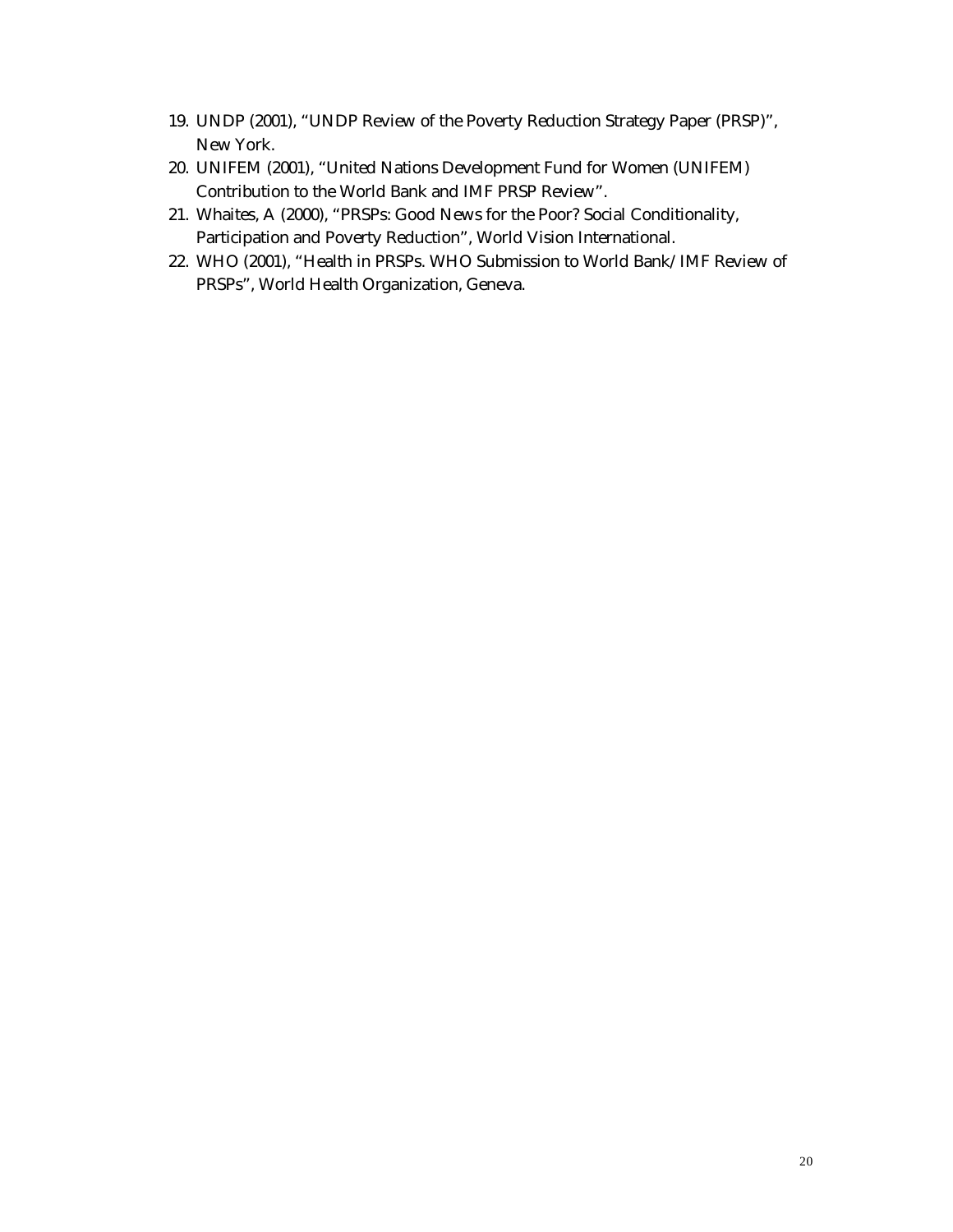## Report II **Participation in Interim Poverty Reduction Strategy Papers**

# **A Review**



## January 2002

## The Participation and Civic Engagement Group

Social Development Department

**The World Bank**

1818 H Street, N.W. Washington, D.C. 20433 http://www.worldbank.org/participation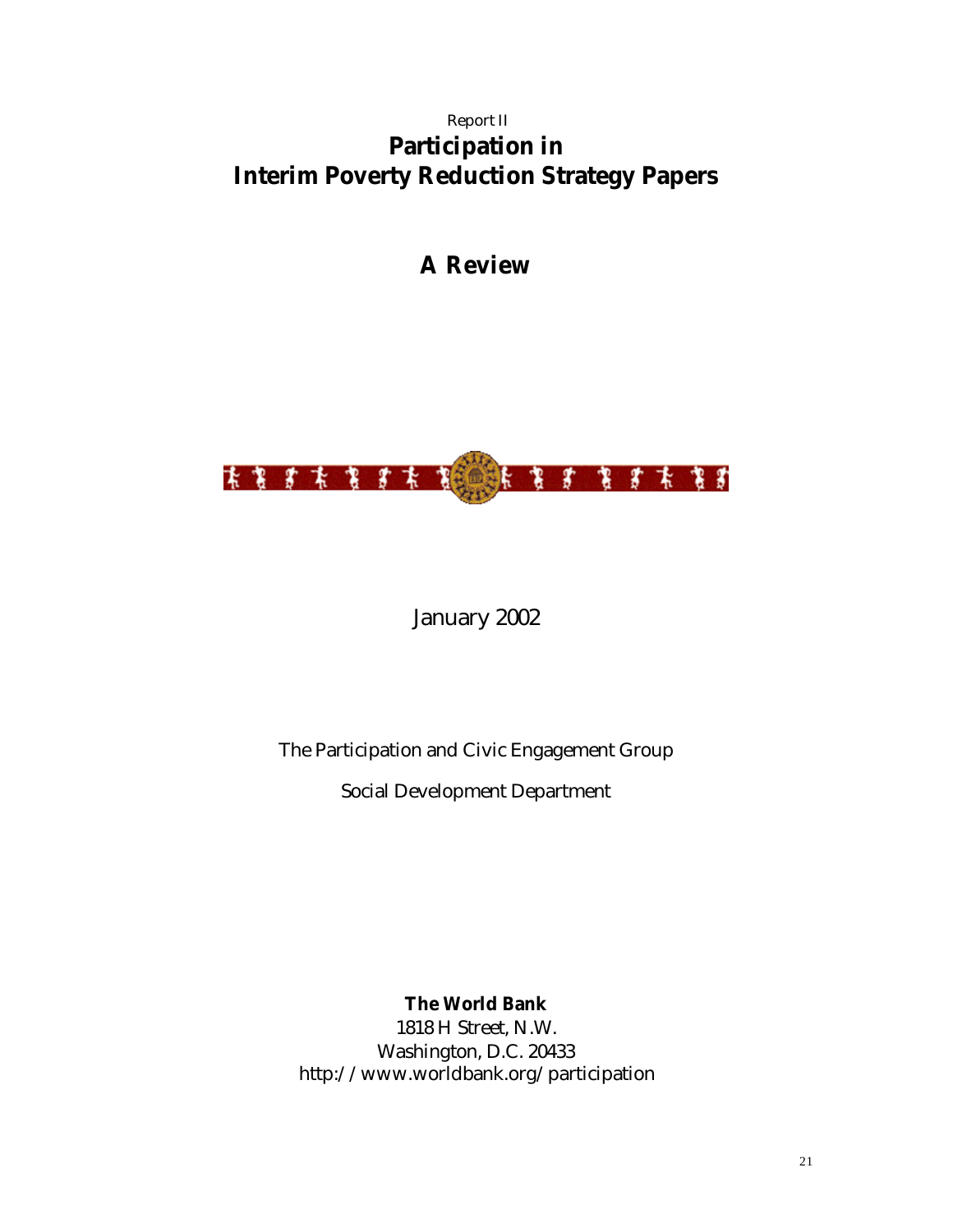#### **SCOPE AND METHODOLOGY OF THE IPRSP REVIEW**

This review examines the 33 Interim PRSPs completed by October 2001 with respect to the intent of participation. The review involved designing a IPRSP Questionnaire to seek answers to the following broad questions: i) What was the state of in-country participation prior to the initiation of the PRSP process, ii) How was the IPRSP process launched, and how did it advance, iii) What features and *intentions* are mentioned in the Participatory Action Plan in terms of quality, representation, content, and monitoring, iv) Information Dissemination, vi) Donor Support and Innovation, and vi) Overall Assessment. Four or five sub-questions were created under these topics that would be rated either on a Yes/No basis or on a scale of 1 to 3 indicating degrees of sophistication in ascending order. No weights were assigned to different questions or sections, and thus no composite score or index was computed. While the exercise is a partially rigorous attempt to quantify thoroughly qualitative variables, because of hugely differing country circumstances, the purpose is not to rank countries, but present the state as it is in individual cases. To the extent possible, regional inferences are drawn.

To ensure as much consistency as possible in what are essentially subjective evaluations, reviewers were assigned the reading and evaluating of the IPRSP documents at a regional level. Sub-Saharan Africa (20 countries), Europe and Central Asia (8 countries) and Latin America, Asia, and the Middle East comprise of the rest (5 countries). Because of the location bias in the sample, the review takes greater stock of cases from Africa, Eastern Europe, and Central Asia. The review is a desk-assessment, and while informal corroboration of selective information has occurred with sources outside the Social Development Unit, we categorically state that the review is static, document-centric, and is generally not informed by accounts from the site. IPRSPs also did not require an elaborate participatory process. It has to be recognized that processes in many of the IPRSP countries has advanced in a substantial way since they completed their IPRSPs and moved towards the preparation of PRSPs. This review thus suffers from a time-lag.

The rankings are summed up in a table that is structured along three dimensions: Form, Outcome, and Sustainability. The sub-questions from the questionnaire are converted into variables which are then assigned to each of the three pillars. Under Form, the variables considered are, Institutional Preparedness, Stakeholder Analysis and Preparation of Participatory Plans, Authorship, Intra-government participation, Parliamentary Involvement, CSO and Private Sector Participation, Document Disclosure and Access, and Synergy. Under Outcome, we look at to what extent participation has been planned to influence the analysis and description of Poverty, Macroeconomic choices, Public Expenditures, Gender, etc. Under Sustainability, the variables looked at are Positive Externalities, Donor Involvement, Government Commitment, etc.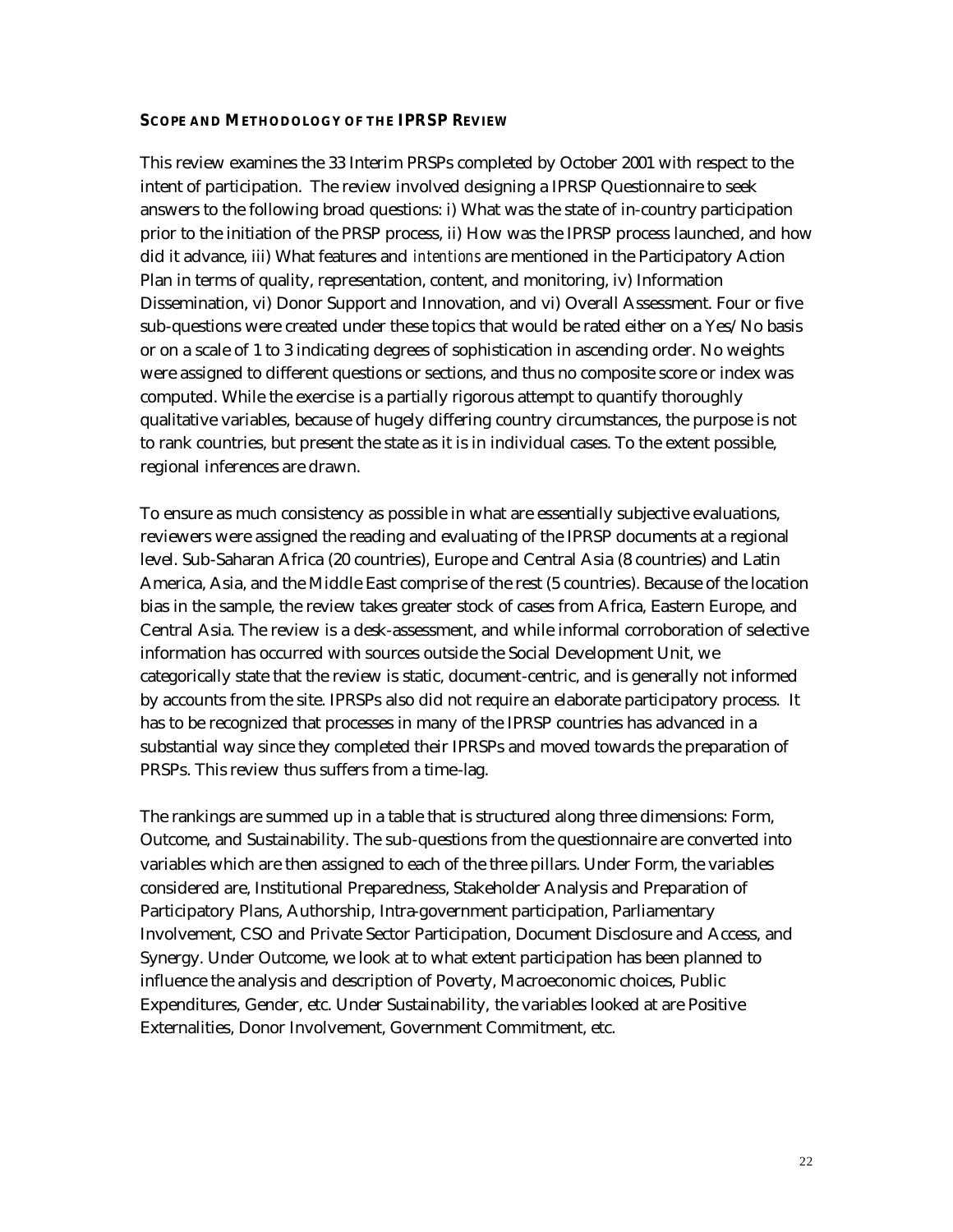#### **KEY FINDINGS**

1. **Country Specificity**. Country circumstances vary significantly affecting the scale and substance of participation widely across regions. It was observed in most ECA that constraints to engaging in meaningful participatory exercises came more from the legacy of planned economy and authoritarian system than existing legislative or political frameworks. This signals that the package of solutions to enhancing better participation should go beyond technical solutions and take stock of how historical processes influence prevailing mindsets and current mindsets. Many African IPRSP countries are still recovering from the immediate pasts of civil war, internal strife, and severe government instability. These seem to have immediate implications on the extent and quality of participation. They also necessitate the process to be assessed against the background of a particular country. A generalized criteria for evaluation applied to all of them might poses a risk of distorted policy implications.

2. **Institutional Preparedness.** In recognition of the importance of the PRSP vehicle, almost all countries indicated a high level of political and institutional commitment. Steering Committees were set up mostly at the cabinet level with usually ministries such as Finance or Planning delegated the task of daily administration. Except Mali, Ethiopia, Niger, and Zambia in Africa, and Moldova in ECA, all countries score an acceptable rating of 2 or 3. The African caucus of the listed four comes as a surprise because all of them indicate history of some participatory processes. Unavailability of sufficient time was reported as a prime reason for their unpreparedness to lead and manage the IPRSP process. But in the IPRSPs themselves, 19 of the 20 African countries clearly indicate that they either already have or plan to steer the Full PRSPs through a high-level committee with some form of CSO representation. Countries like Ghana that have undertaken in recent past major national poverty reduction strategies have found it convenient to link up their existing process to the IPRSPs and give continuity to the old committees. In these countries thus the PRSP process has grown organically positively affecting the quality of PRS content, e.g., Kyrgyz Republic.

3. **Stakeholder Analysis and Participation Plans.** Whether countries have approached participation in a structured manner in theory can be gauged through their expression of intent in participation plans, including the conduct of stakeholder analysis. Countries were evenly split when judged if they had done a formal stakeholder analysis or not. While the quality of a participatory process depended more on how widely the government publicized the consultation process and how liberally it sought external opinion, it is worth noting that most West African states claim to have had done a formal stakeholder analysis. It is impossible to trace this incidence to overall quality of participation, however. A larger number of countries indicate the preparation of a participation plan. But in general they are not well-defined and vary in scope. These plans include references to planned consultations, workshops, seminars, and some mention sectorlevel participation from design through monitoring, but none delineate specifically what method will be employed by whom, where, and to achieve what end. This raises a prevalent concern that countries might be treating participation more ritually and not analyzing if it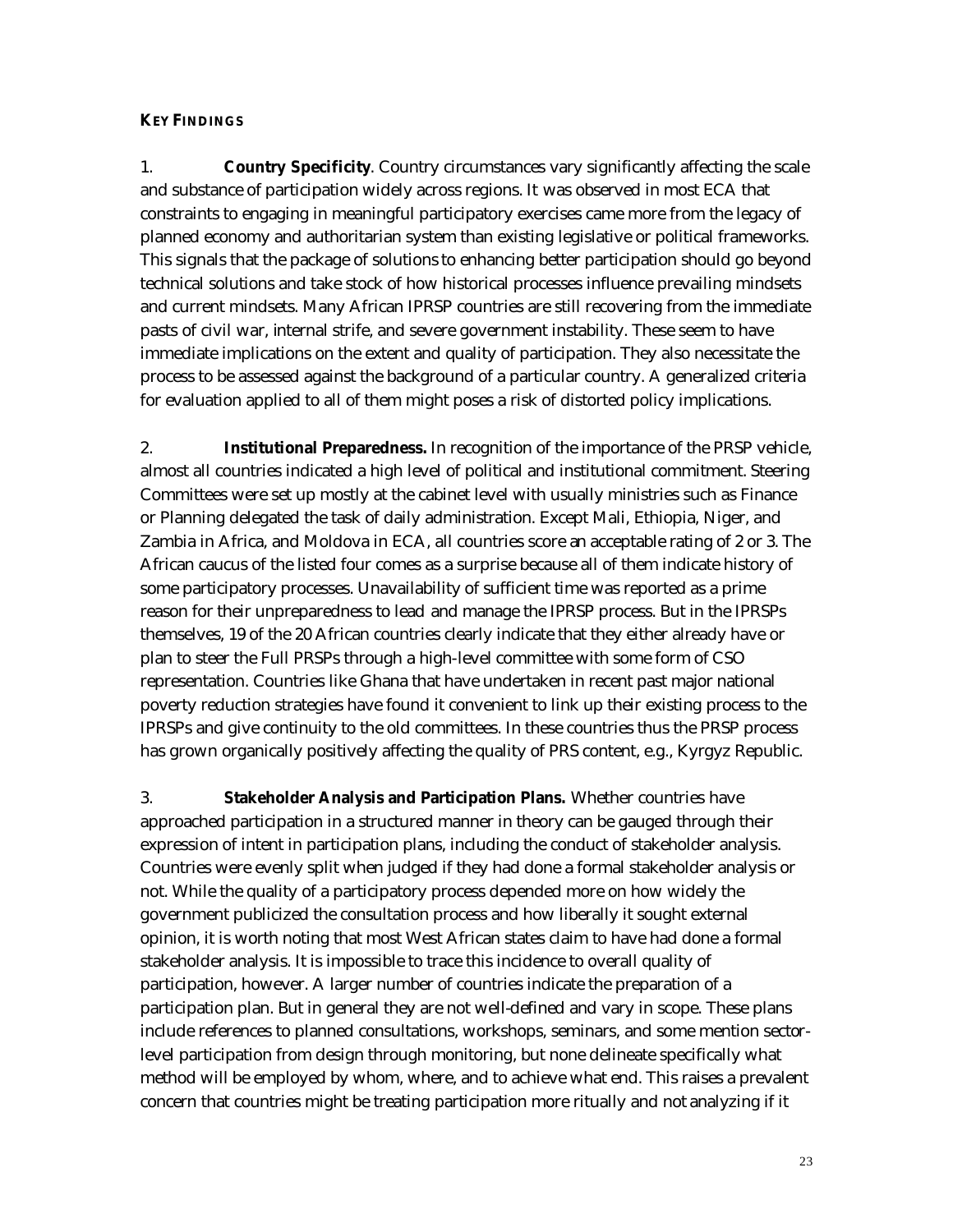can add substantive value to poverty reduction or better governance in their countries. There are instances however where participation plans have been judged to be elaborate prompting a Bank-Fund Joint Staff Assessment to call it 'overly ambitious', as in Mongolia.

4. **Participation Type.** On the information sharing – consultation – collaborationempowerment continuum of intensity of participation, almost all countries are located on the lower half of the spectrum, indicating that the idea of opening processes of governance to civic scrutiny has now been accepted almost universally, but the threshold that determines how far the process should go is a function of government willingness and civic capacity. Barring countries with very recent history of centralized administration with non existent civil society such as Azerbaijan and Macedonia, or countries like Yemen in the Middle East, all countries in our IPRSP sample of 32 indicated that information sharing and consultations with non-government actors has been routinized in policymaking. But these are often confined to capital cities with direct feedback of the rural poor not explicitly accommodated. In ECA, a common instrument proposed in IPRSPs to solicit views of the poor is through surveys devised technocratically.

**5. Authorship.** The drafting of IPRSPs was largely a secluded exercise with limited intra and extra government participation. In ECA countries, the initial drafting was often done by a few individuals at the Ministry of Finance only opening the process up at a later stage. In Africa too, the drafting was done by individuals in a specialized government department. Civil society groups were not involved at the drafting stage in any country, but typically, prepared drafts were then submitted for discussion foremost within the government technical groups where CSO participation was often present. Actual authorship thus resides in governments, but to a very narrow group. Alleged active Bank-Fund roles in actually writing documents for the countries as in the past has ceased, although most countries acknowledge officially that the advisory role of the IFIs in shaping the content and structure of the IPRSPs was substantial. Sao Tome is the only country where the government's role in writing the document seems reduced, although it is not clear who was active in its place.

**6. Intra-government participation.** The process is clearly driven by the core ministries of finance and planning with line ministries like education and health playing only secondary roles through committee representation. The level of involvement of line ministries ranges from information sharing to actual co-production of draft, but vertical intra-government participation with the local bodies is very limited except in Benin and Lesotho. Benin and Laos are the only countries where the line ministries seem to have taken a more active role in the process than the core ministries. A very balanced involvement of the core and line ministries, and local governments, seem to have occurred in Lesotho, Guinea, and Guinea Bissau. In ECA especially, local governments were out of the process, except the Kyrgyz Republic and on the way to the full PRSP, the mayoralty in Albania.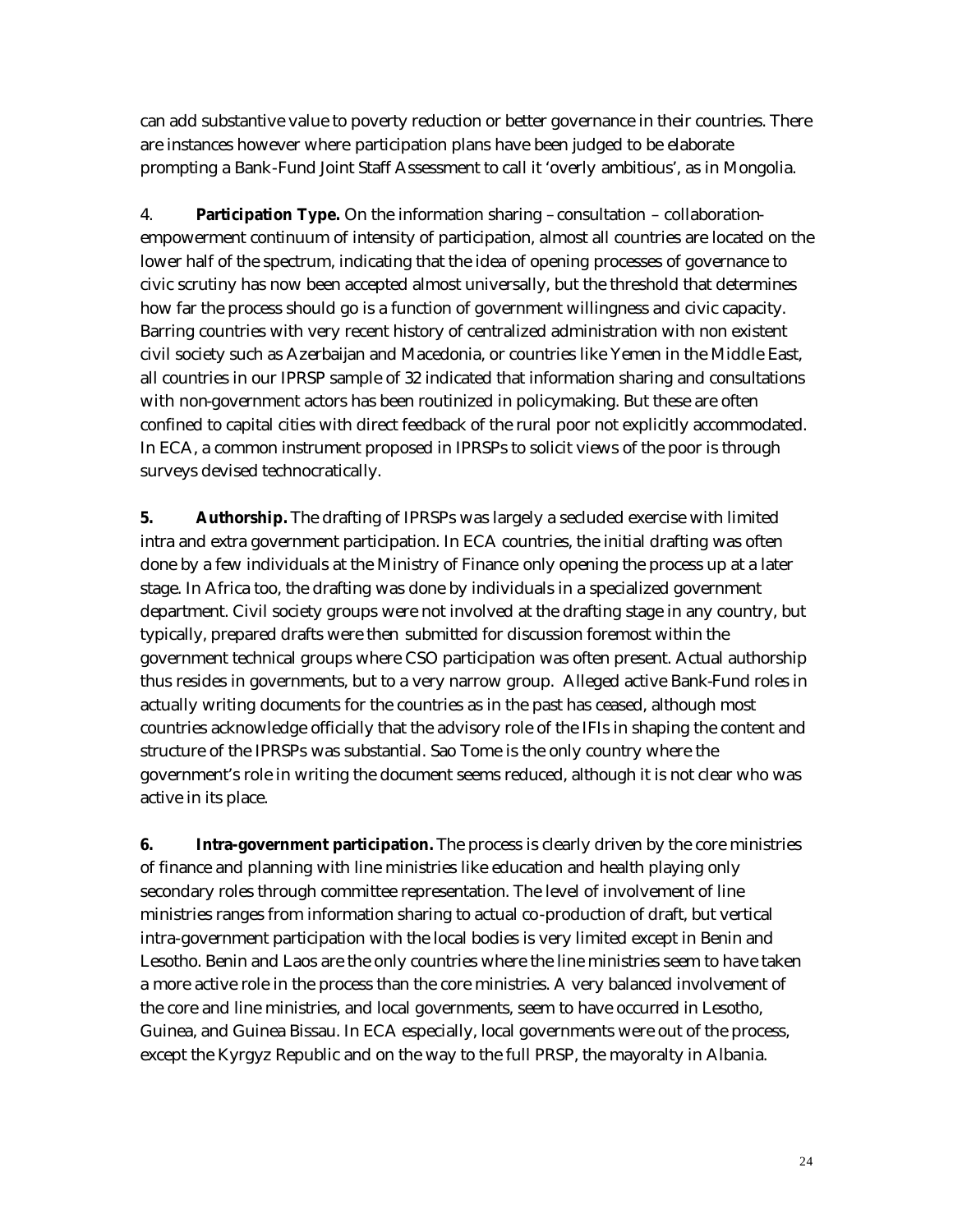**7. Parliamentary Involvement.** While the exact role of the parliaments in informing, debating or approving the IPRSPs is unclear in many countries, only in Rwanda, Madagascar and Kenya does it appear that the IPRSPs were formally approved by the legislature. Individual MPs were consulted in some cases, but overall, the issue of extensive parliamentary involvement is divisive. A prevailing view seems to be that since the legislature has a clear prerogative over the approval of budgets and MTEFs, the production process of PRSPs should rest with the government. This is challenged by an assertion that parliamentary engagement is necessary for broad national ownership.

**8. CSO Participation.** Except Azerbaijan, Laos and Yemen, most domestic NGOs were involved in some form in the process. But non-conventional NGOs, especially community groups, or poor's and women's organizations did not by and large receive a noticeable attention. Guinea stands out for its broad representation of constituents, but the range of participants in other countries in general does not seem to be diverse, or at least not reported to be diverse. It is also very difficult to infer from the IPRSPs how participants were selected. Very few set an objective criteria, and a few even mention that participants were selected either randomly or based on past relations.

**9. Private Sector Participation.** Most plans are growth-oriented, and explicitly recognize the role of the private sector in spurring growth, but plans to engage the private sector at par with the CSOs is not well-articulated in IPRSPs. Only 7 of the 20 African countries, for instance, mention a possibility of private sector involvement in full PRSP. In Guyana, however, the IPRSP drew on two private-sector friendly processes – the Carter Center's development strategy and the Business Summit that was organized by the President to chart a new course for growth and investment. In Georgia, a business alliance was engaged in I-PRSP.

**10. Document Disclosure and Access.** Country performances on how widely they shared the IPRSP draft among different actors, whether the documents were made publicly accessible, and if the content of the PRSPs were planned to be effectively disseminated vary greatly. Guyana, Kenya and the Kyrgyz Republic stand out for presenting clear dissemination plans. The issue of general translation of documents into local languages is largely unspecified, although countries like Vietnam have written the entire document in Vietnamese, not in English as is often the case. In Guyana, the government planned to make extensive use of electronic and print media to inform the public of the contents of the PRSP as well as solicit their participation by calling in their questions and comments. The IPRSP was also planned to be serialized in the local language newspapers.

**11. Synergy and Linkages with Other Processes.** Most countries in Africa indicate that they have not only made use of previous institutional set-ups and results of national consultations for preparing development plans and past poverty assessments and surveys, but the IPRSPs were tied wherever possible to other processes. Such synergistic approaches have in general led to better quality too. The Kyrgyz Republic stands out in ECA for the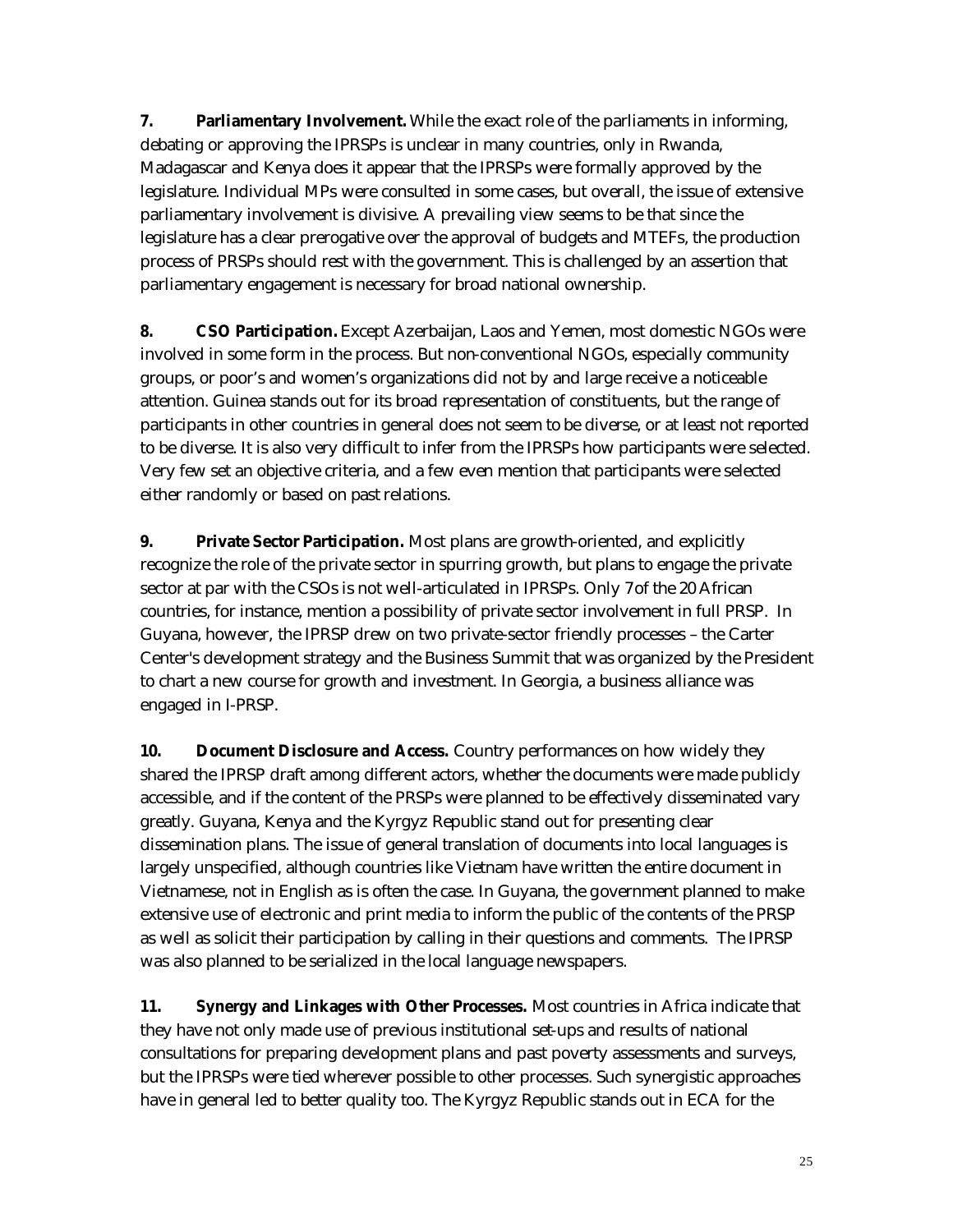simultaneously advanced process of the long-term CDF and the medium-term PRSP process. This has directly enhanced the process and quality of the content of IPRSP.

**12. Data Availability.** Access to up-to-date data on poverty seems to have affected the quality of analysis in IPRSPs. Twelve of the 17 African countries, for example, mention that the quality of data they had at the time IPRSPs were launched was deficient by either being outdated or missing key variables. In some instances, the IPRSP process itself triggered new household surveys as in Guinea Bissau. Those like Kenya that had just done a Participatory Poverty Assessment prior to the IPRSPs were better placed. Countries in general have been seen to be versatile in both adapting previously done work to IPRSP, and mentioning new needs under planned activities in IPRSPs. The intention to meet rigorous data needs through new Household surveys appears as priority plan in most documents.

**13. Poverty Analysis.** Almost all documents talk about the poor and poverty as a monolithic group and issue. The extent of dis-aggregation is not detailed enough. While sections on poverty profile still differentiate between subgroups of poor as rural, urban, women or minorities, the section on strategic directions rarely picks this variance up subsuming the poor into one homogenous group if mentioned at all requiring uniform policy treatment. References to the hardships of pensioners or children are found, but these are exceptions than the norm. The presentation of poverty issues is more descriptive. They rarely analyze the causes and courses of poverty. When we look at whether participation has been planned in IPRSPs for a better understanding of poverty, one fifth of the countries in our sample rate very well, while over half rate moderately. Considering that the discussion on the causes, symptoms and remedies of poverty is one area that participatory approaches can substantially influence, there remains a lot to be done here.

**14. Public Expenditures and Macroeconomic Issues.** No country has indicated that it seeks to engage CSOs in influencing the debates on public finance and macroeconomic choices in a substantial manner. Four to five countries mention the topic, but overwhelmingly, around 80% of the documents are silent on their intention to involve participation in these technical areas. Given a direct link between poverty reduction and economic policies, planned CSO engagement in poverty diagnosis only indicates a less than optimal use of participatory methods to affect development outcomes. Country plans to engage CSOs in evaluating the performance of public service entities is not extensive, but around 30% of the sample does indicate plans for some form of civic engagement.

**15. Inclusion of Gender in Policy Context.** Most countries don't fare well in adequately engendering the content of the IPRSPs. No country received the highest rating; but reflecting that the issue is recognized partially, around half of our sample countries make an attempt to disaggregate issues that relate to and impact on men and women differently. This is however usually confined to columns of poverty statistics and rarely developed into specific corrective strategies. In ECA countries, gender impact and other social content of policies is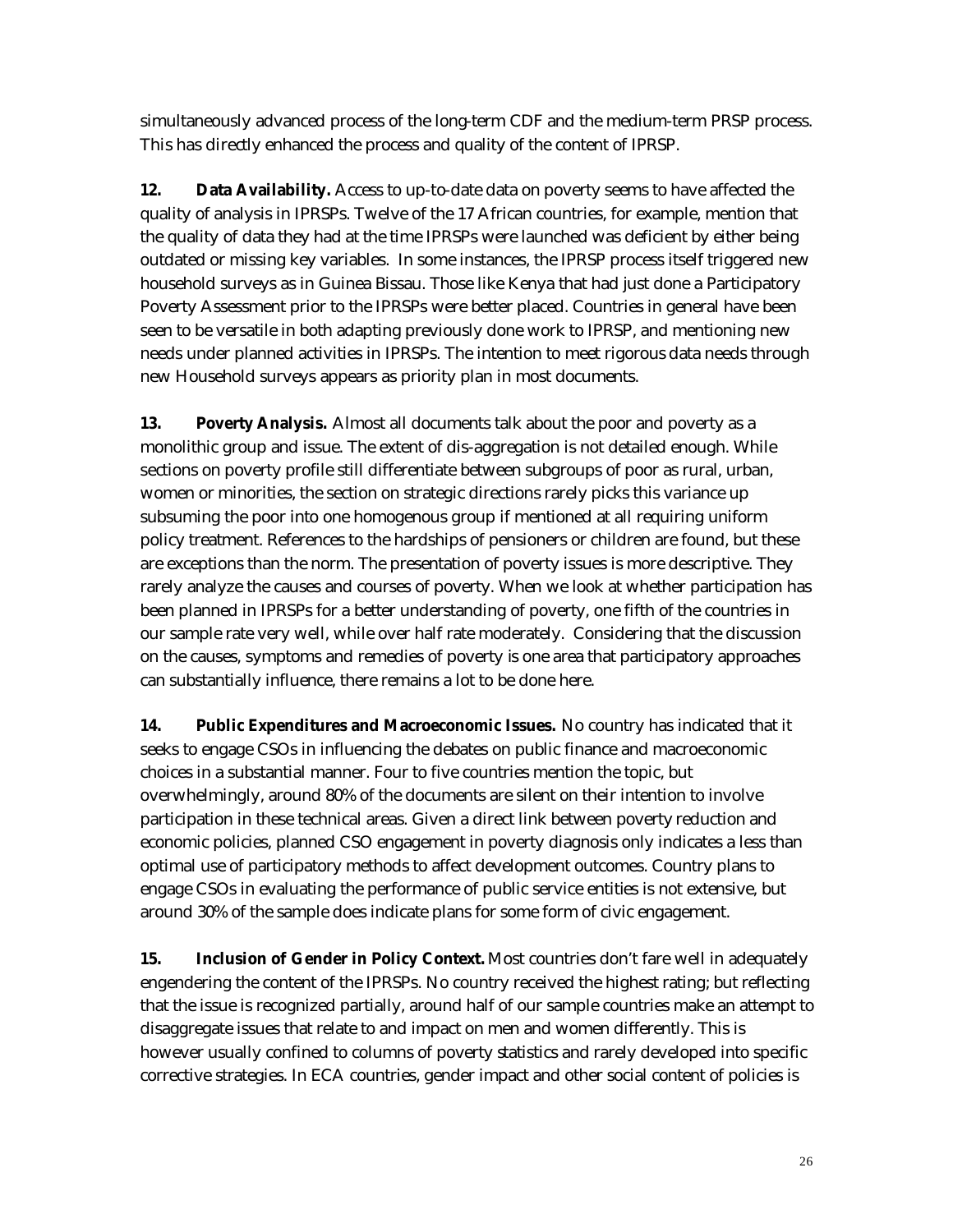regularly absent. Proposed participation strategies also fail to include women's groups and institutions in the consultative process.

**16. Positive Externalities.** As the PRSP process opens up new space for citizen involvement in policy influence and implementation, one positive development is increased coordination of activities amongst non-governmental actors promising increased effectiveness on their part. In 12 of the 20 African countries, some forms of NGO networks have been mentioned to have emerged with the intention of influencing the PRSP formulation and its implementation. In Guyana, the government itself pledged to create an NGO umbrella to coordinate their activities. Another positive externality is the drafting of new legal strictures that facilitate participation. In Cambodia, the government proposed to pass a 'NGO Law' to provide clear operational guidelines, while in Bolivia a long-dormant 'Participation Law' has been activated as a result of the PRSP process. The IPRSP process is also influencing changing of government processes. In Lao, for example, as part of a decentralization strategy, the government has reallocated resources from the central ministries to the local administrations with the responsibility of 'macro management' at the local level in security, economic development and socio-cultural protection. In ECA, NGO involvement came shortly before the IPRSPs were finalized, and evolved positively on the way to Full PRSPs.

**17. Monitoring and Evaluation.** Most IPRSPs (29 out of 32) indicate a plan to monitor and evaluate poverty outcomes in a participatory manner, but they are all short of specific operational details on who the governments plan to involve. CSOs, IFIs, and donors are mentioned without the roles being delineated as intended participants in M&E in around 60% of the cases.

**18. Government Commitment.** Reviewers of the individual IPRSPs get the sense that Governments seem committed to the process, as evidenced by setting up high-level committees and other institutional arrangements. Motivations cannot be inferred from official documents. In one third of the sample countries, government commitment has been rated 'substantial' and in over half of them, 'very high'. It is difficult to infer from IPRSP documents what constraints countries face in hosting and managing an effective participatory process. Many are silent on constraints to participation, especially factors that could have political implications. Nine countries in our sample mention however that their two most common constraints are funding and an adequate participation base line.

**19. Donor Involvement.** There are examples of at least a few major donors who have pledged to help the participatory process in some substantial way by either giving money, technical assistance or partaking in sustained consultation. This is so in around 60% of the IPRSP countries. In ECA especially, while Bank-Fund prodding seems to have promoted the participation agenda, the governments seem receptive to the suggestion of widening the scope of participation in preparing full PRSPs.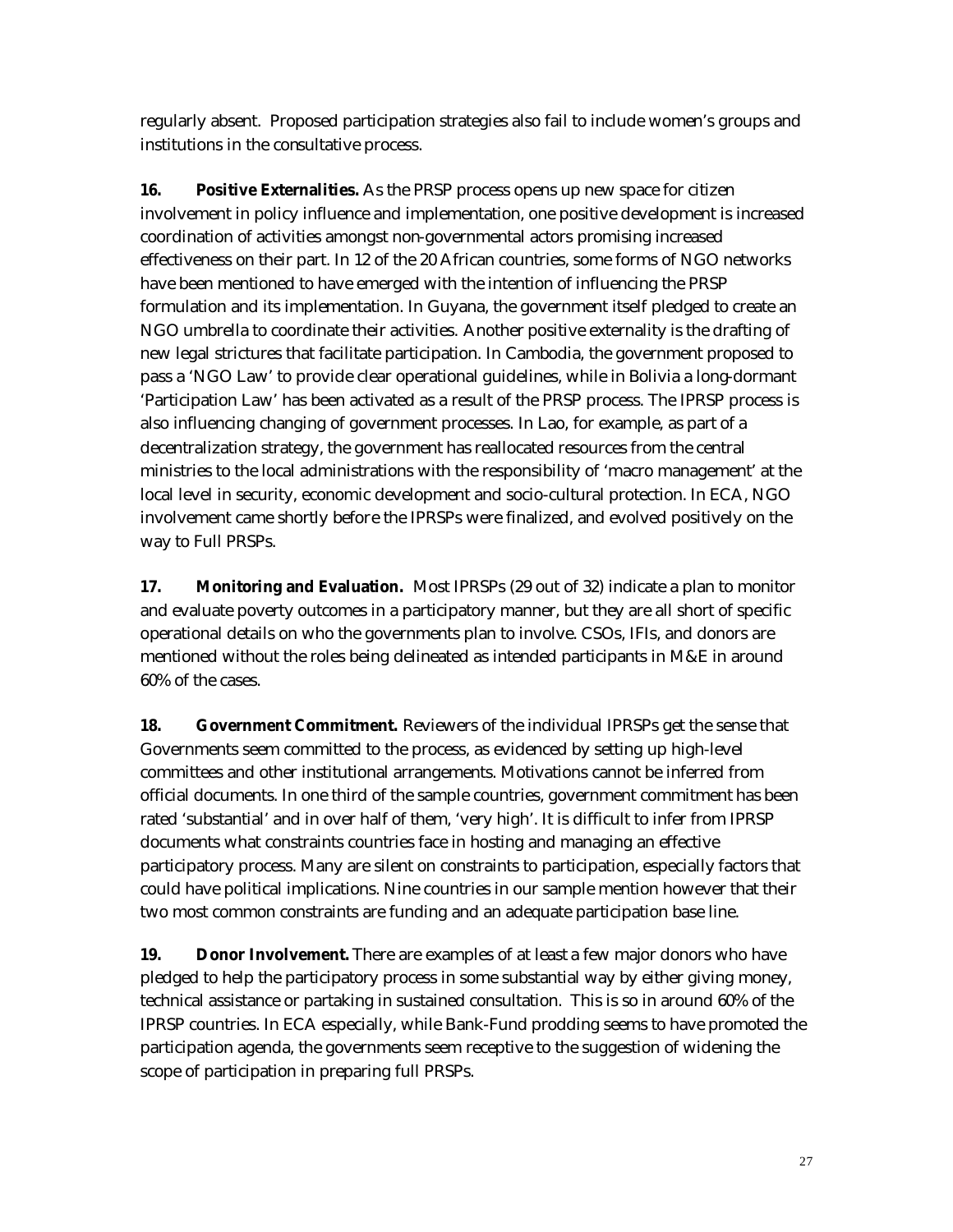### **List of IPRSP Countries as of October 2001**

| 1                | Armenia             | March 1, 2001          |
|------------------|---------------------|------------------------|
| $\boldsymbol{2}$ | Azerbaijan          | May 1, 2001            |
| 3                | Benin               | June 26, 2000          |
| 4                | Cambodia            | October 1, 2000        |
| $\overline{5}$   | Cameroon            | <b>August 23, 2000</b> |
| 6                | C.A.R.              | December 13, 2000      |
| 7                | Chad                | July 16, 2000          |
| 8                | Ethiopia            | November 1, 2000       |
| 9                | Gambia              | October 5, 2000        |
| 10               | Georgia             | November 1, 2000       |
| 11               | Ghana               | June 1, 2000           |
| 12               | Guinea              | October 30, 2000       |
| 13               | Guinea-Bissau       | September 1, 2000      |
| 14               | Guyana              | October 30, 2000       |
| 15               | Kenya               | July 13, 2000          |
| 16               | Kyrgyz Republic     | June 13, 2001          |
| 17               | Lao, PDR            | March 20, 2001         |
| 18               | Lesotho             | December 1, 2000       |
| 19               | Macedonia, FYR      | November 10, 2000      |
| 20               | Madagascar          | November 20, 2000      |
| 21               | Malawi              | <b>August 1, 2000</b>  |
| 22               | Mali                | July 19, 2000          |
| 23               | Moldova             | November 15, 2000      |
| 24               | Mongolia            | September 27, 2001     |
| 25               | Níger               | October 6, 2000        |
| 26               | Rwanda              | November 30, 2000      |
| 27               | Sao Tome & Principe | April 6, 2000          |
| 28               | Senegal             | May 8, 2000            |
| 29               | Sierra Leone        | September 21, 2001     |
| 30               | Tajikistan          | March 24, 2000         |
| 31               | Vietnam             | March 14, 2001         |
| 32               | Yemen               | December 1, 2000       |
| 33               | Zambia              | July 7, 2000           |

### **List of PRSP Countries as of November 2001**

| 1                | Albania             | November 1, 2001   |
|------------------|---------------------|--------------------|
| $\boldsymbol{2}$ | <b>Bolivia</b>      | March 1, 2001      |
| 3                | <b>Burkina Faso</b> | May 25, 2000       |
| 4                | Honduras            | September 27, 2001 |
| $5\overline{)}$  | Mauritania          | December 13, 2000  |
| 6                | Mozambique          | October 1, 2001    |
| 7                | Nicaragua           | Septmber 13, 2001  |
| 8                | Tanzania            | October 1, 2000    |
| 9                | Uganda              | March 24, 2000     |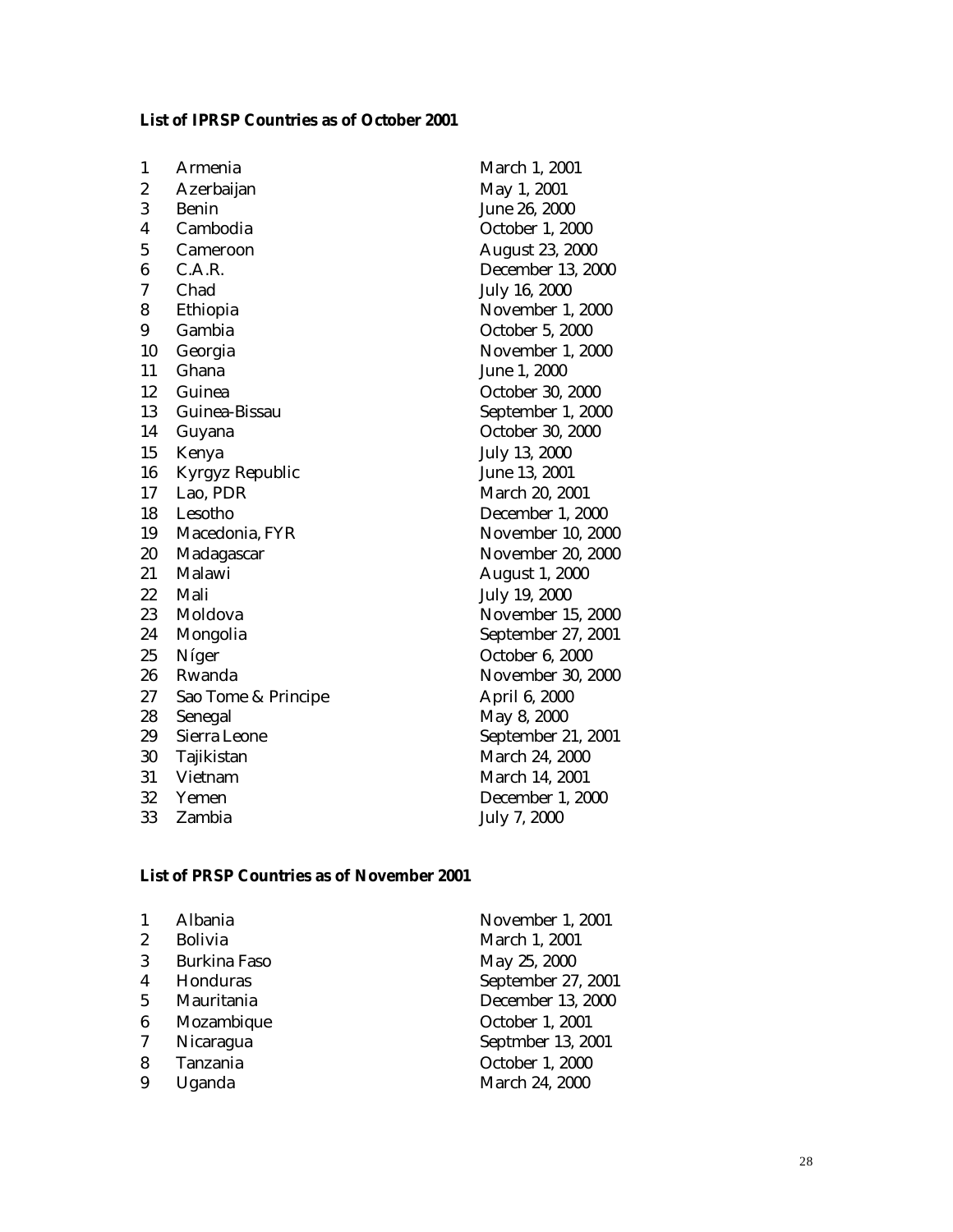# Report III **Participation in Final Poverty Reduction Strategy Papers**

# **A Review**



January 2002

The Participation and Civic Engagement Group

Social Development Department

**The World Bank**

1818 H Street, N.W. Washington, D.C. 20433 http://www.worldbank.org/participation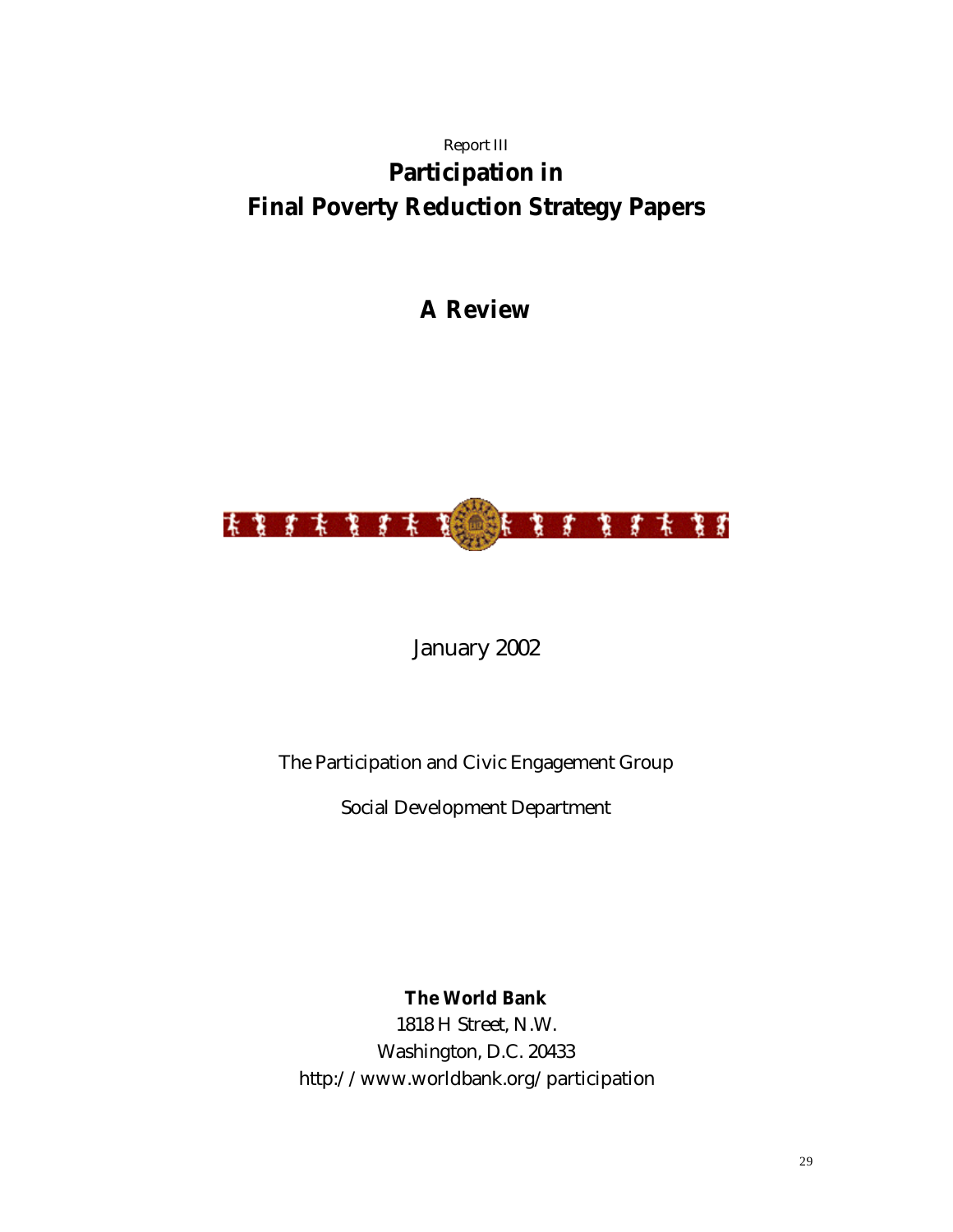#### SCOPE OF THE REVIEW

This review examines the 9 final PRSPs completed by November 2001. The review involved looking at actual PRSP documents, internal assessments carried out by World Bank and IMF staff and country specific external assessments by other non-Bank and Fund stakeholders. This report should be read in conjunction with the World Bank Social Development's following two outputs that it supplements: i) Synthesis of External Assessments of Participation in PRSPs, and ii) Review of Interim PRSPs. This report would be further supplemented by country specific cases describing the process and outcomes in the 9 countries.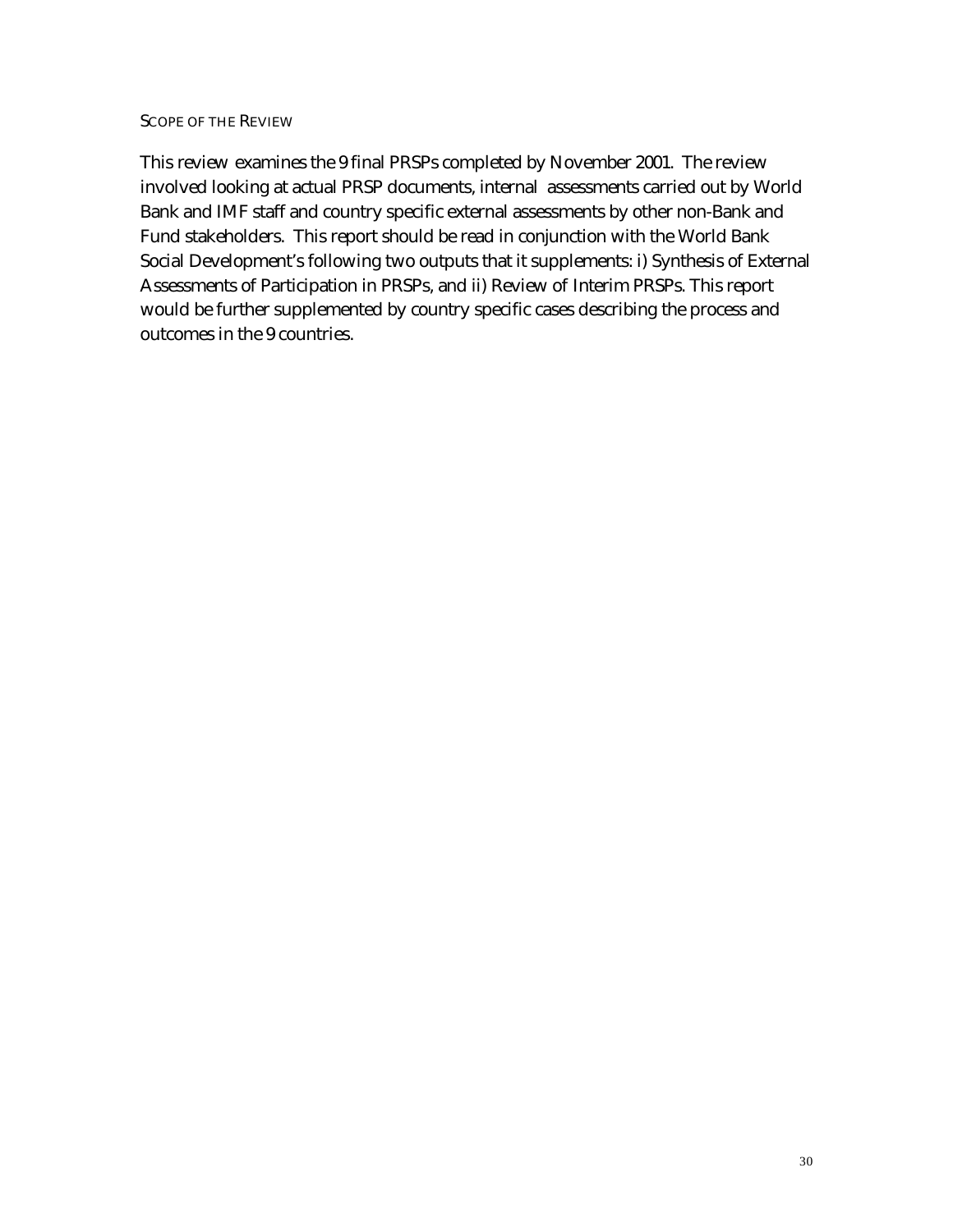#### **KEY FINDINGS**

1. **Most countries have drawn on previous processes of preparing national development strategies, and have followed with modest changes the Participatory Action Plan (PAP) outlined in the IPRSPs**. Most countries reviewed have drawn on the content of their most immediate development strategies. This is contrary to the general perception that PRSP is externally imposing a new framework incongruent with national plans. In Mozambique it was the Lines of Action for the Eradication of Absolute Poverty (1999) and Action Plan for the Reduction of Absolute Poverty (PARPA); In Tanzania it was the 1997 National Poverty Eradication Strategy; In Uganda it was the 1997 Uganda Poverty Eradication Action Plan (UPEAP); In Burkina Faso and Mauritania, governments formed national commissions to coordinate efforts in poverty circa 1998; In Bolivia, "Proposals Against Poverty" was prepared in 1997. Often, countries have adapted their existing strategies and institutions to pursuing the PRSP, and have drawn on poverty assessments and other research as supplementary inputs to PRSPs, as in Mozambique. Even the idea of producing national plans in a participatory manner is not wholly new to all countries. In both Honduras and Nicaragua, for example, a special crisis situation posed by the 1998 Hurricane Mitch triggered a consultative preparation of master plans for reconstruction and transformation. The PRSP process has drawn on mechanisms put in place then to prepare for relief efforts. In Albania, the PAP significantly improved with the inclusion of private sector and the local governments in consultations. All countries indicate that they have followed features of the IPRSP PAPs, but it has typically taken a longer period of time than anticipated. In Bolivia, the process was delayed by one year.

2. **Participation triggered by the PRSP process has been significant at the policy level with high level of politico-institutional commitment in most countries.** Following the completion of IPRSPs, all countries formally set up steering committees usually chaired at the ministerial level complemented by inter-ministry thematic working groups, except Bolivia. These institutional arrangements have often been elaborate with setting up of many committees as in Albania, Nicaragua, and Burkina Faso. If the level of political commitment is gauged by bureaucratic arrangements, the PRSPs have attracted the highest political attention in almost all countries with several processes anchored at the president's or the prime minister's office. However, in countries with multi-party polities, not handing opposition parties delicately often poses the risk of derailing a process if, following an election, a party disowns the previous government's programs. In Bolivia, the opposition did not endorse the PRSP and in Honduras, two key NGO networks that facilitated PRSP consultations withdrew their membership from a bigger alliance thus reducing the legitimacy. In countries like Albania that carry a legacy of central planning and civic inactivity, or those like Mauritania with special geographic circumstances, the mere idea of opening government processes to citizens for the first time ever has been interpreted positively. Formation of committees and thematic working groups alone has not, however, meant that they have been functional. One of the four working groups in Albania does not seem to have been active. Often the drafting and coordinating of inputs have been Ministry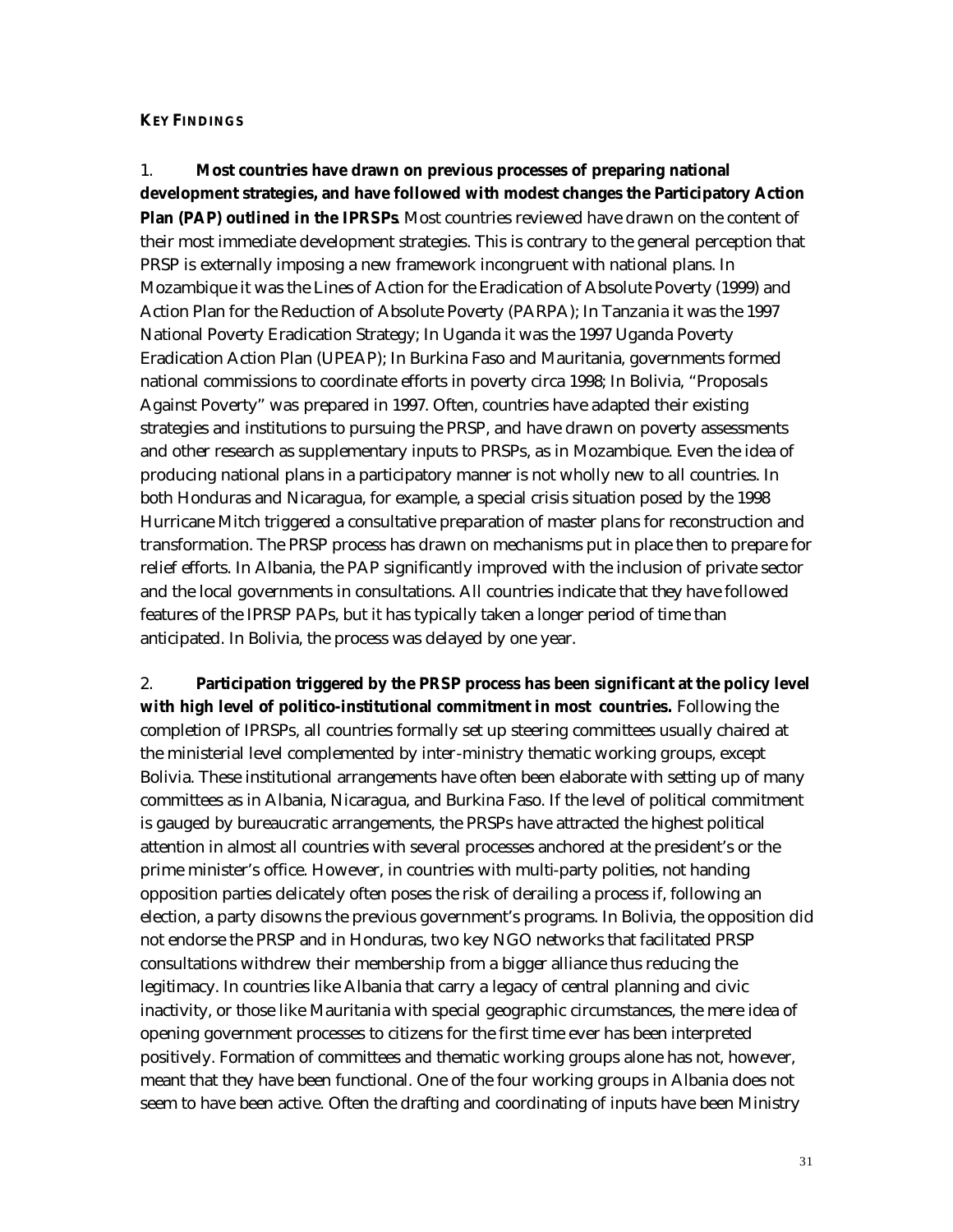of Finance led, but intra-government collaboration has intensified as a result of the process. In PRSP countries like Honduras, where five presidential candidates were made to debate the strategies, individual MPs in general have played important roles during consultations. This was the case in Nicaragua even though the parliament as an institution was. In Burkina Faso and Mauritania, however, their parliaments approved the PRSPs. Institutional arrangements have been set up to facilitate consultations in PRSPs as happened in Nicaragua by the creation of the National Council for Social and Economic Planning. For the same purpose, new regulations have emerged in the context of the PRSP preparation. Nicaragua and Bolivia are enhancing their legal frameworks with legislation on public participation in public policy. Dissemination strategies have improved much from the IPRSP stage with increasing mobilization of newspapers ads, TV, internet, brochures, etc. Donor engagement has also increased heavily since the IPRSP phase .

### 3. **The range and composition of CSO representation has been deficient, but feedback from consultations has been presented in a structured and transparent manner**.

As outlined in PAPs, consultations begun immediately after the IPRSPs were prepared in differing forms across countries. PRSPs mention a lot of numbers – often tens of consultations and hundreds of participants. This could be criticized as promoting a ritualistic understanding of participation, but the list usually conveys a sense of rich diversity in representation – from Catholic Churches, trade unions and the private sector to youth organizations, the media and donors. PRSPs do acknowledge, however, that there were constraints to deepening and widening the process to all constituents to a desired extent. As a case from Albania illustrates where representation in a technical working group remained a point of dispute, managing CSO participation could be a very political subject. In Bolivia, important coalitions of NGOs and the Church led a parallel consultative process with miners, indigenous people and small producers, only merging with the formal PRSP process much later. There does seem to be a systematic attempt however to organize the view points of participants in a structured manner and later append them to the PRSP document. To what extent these views influenced the content of the Papers is not always clear. But they are made available transparently for purposes of contrasting. These have taken form of a "Matrix of Demands of the Sectors of Society Consulted" as in Mozambique, proceedings of plenary sessions and CSO recommendations for economic policies as in Nicaragua; and in Albania, CSO inputs were channeled in a structured manner through the formally established CS Advisory Groups.

4. **There are cases of specific policy changes as a result of participation, in addition to the enriching of the analysis and description of poverty; but macroeconomic issues and the broad development model remain unchallenged and consistent across countries**. CSO inputs have typically influenced the sectoral agenda of health, nutrition, education, and widened the definition and multi-dimensional understanding of poverty. The technical agenda – on aspects of liberalization, stabilization and privatization is, however, often not even on the discussion table. There is no PRSP case where CSOs have successfully challenged and altered the development paradigm for their country. Development strategies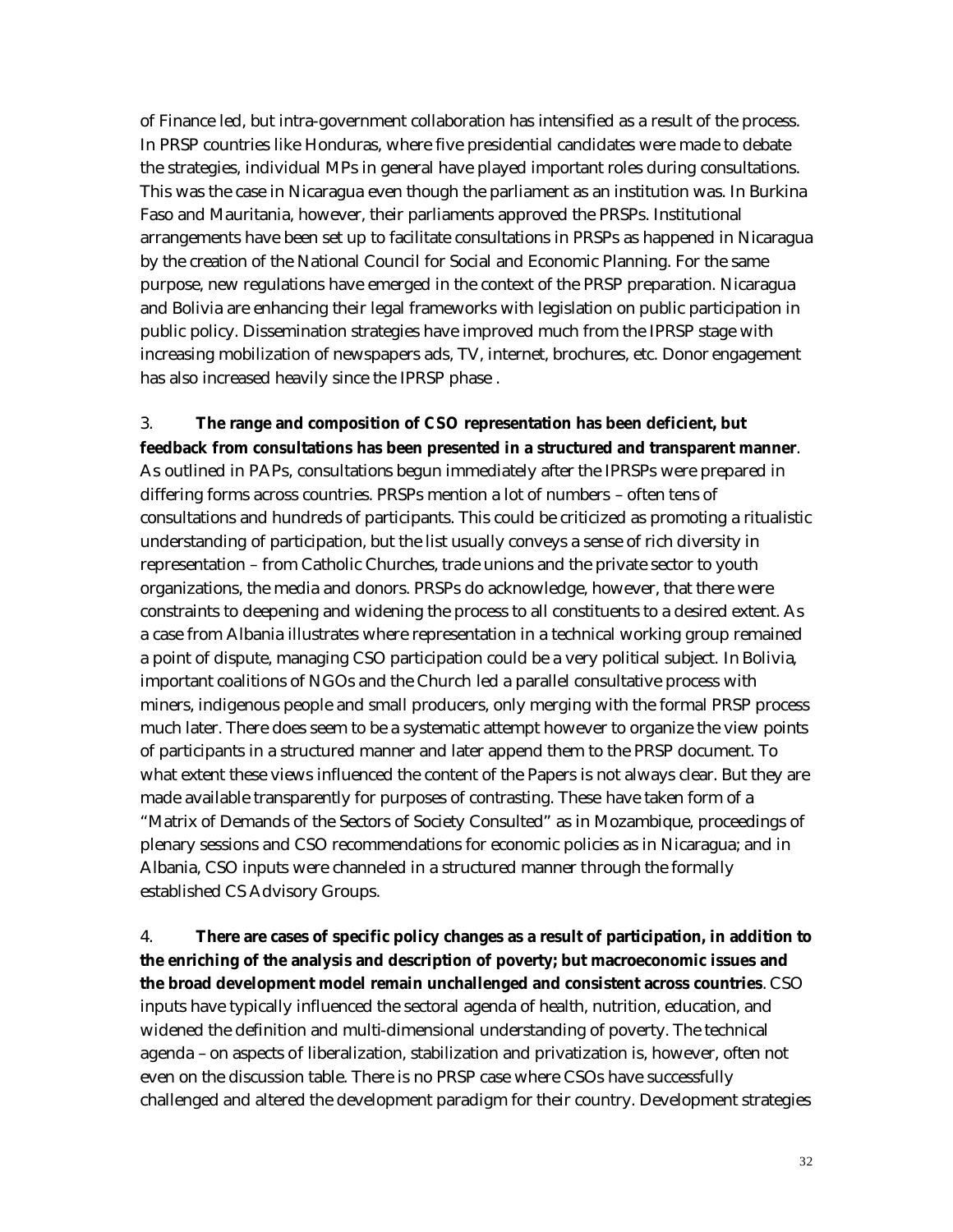across countries conspicuously conform to the neo-liberal growth framework advanced by the IFIs. Even countries like Uganda that have a rich history of macro-level participation do not indicate that civic inputs have substantially shaped the direction of ongoing fiscal and agricultural reforms. In Tanzania, however, as a direct result of citizen lobbying, primary school fees were abolished, higher priority was attached to community driven development projects and employment schemes were created for the poor.

5. **Participation has often brought the subject of decentralization to center stage and opened space for citizen action in areas of public service delivery and accountability**. In line with a purported goal of participation in PRSPs to enhance country ownership and accountability, there is growing evidence that issues of governance are increasingly being influenced by the PRSP process. Participatory District Planning in Mozambique has been proposed to engage citizens in the assessment of public service delivery. It also plans to adopt legislation on state local institutions to enable participatory planning and identifies the poorest districts where this will be done with high priority. The Albanian PRSP also endorses a move towards greater decentralization. Increasing work is being done by CSOs in monitoring public expenditures and this is recognized in some PRSPs. Participatory PERs and expenditure tracking instruments are proposed to be undertaken in Tanzania. In Albania, building of skill base of civil society organizations to engage in participatory budgeting was identified as a priority. Participation is being planned to influence resource allocations in MTEFs in Uganda, drawing on the country's well-known cases of expenditure tracking in education and health systems. The Ugandan PRSP also proposes to use participatory approaches for decentralized service delivery in agriculture, education, among other sectors. But these dwell more on lower-intensity forms of participation like information sharing, and the intentions to engage village councils in enhancing public accountability fall short of clear plans.

6. **Specific issues related to gender and ethnic minorities are being addressed for the first time, but still not in requisite depth**. Participation of groups with specific concerns like women and ethnic minorities, or the Trade Unions, have demanded special policy responses to their unique concerns. In Honduras, special programs have been introduced aimed at promoting gender and ethnic equality. But corrective measures are not deep enough and only focus on measures of cursory redress like preferential job opportunities, not structural changes. Some PRSPs, Albania's and Mauritania's, for instance, are especially weak on addressing gender concerns, with women's issues only superficially addressed in poverty profiles. In countries like Nicaragua, while a systematic gender perspective is not applied, select policy analyses do contain gender considerations covering issues of violence against women.

7. **Not enough attention has been given to participation in implementation and monitoring, and greater emphasis on formulation has left the impression of 'participation**  fatigue' and cynicism. Most PRSPs mention an intention to set up monitoring and evaluation systems to track progress. From planned introduction of new statistical packages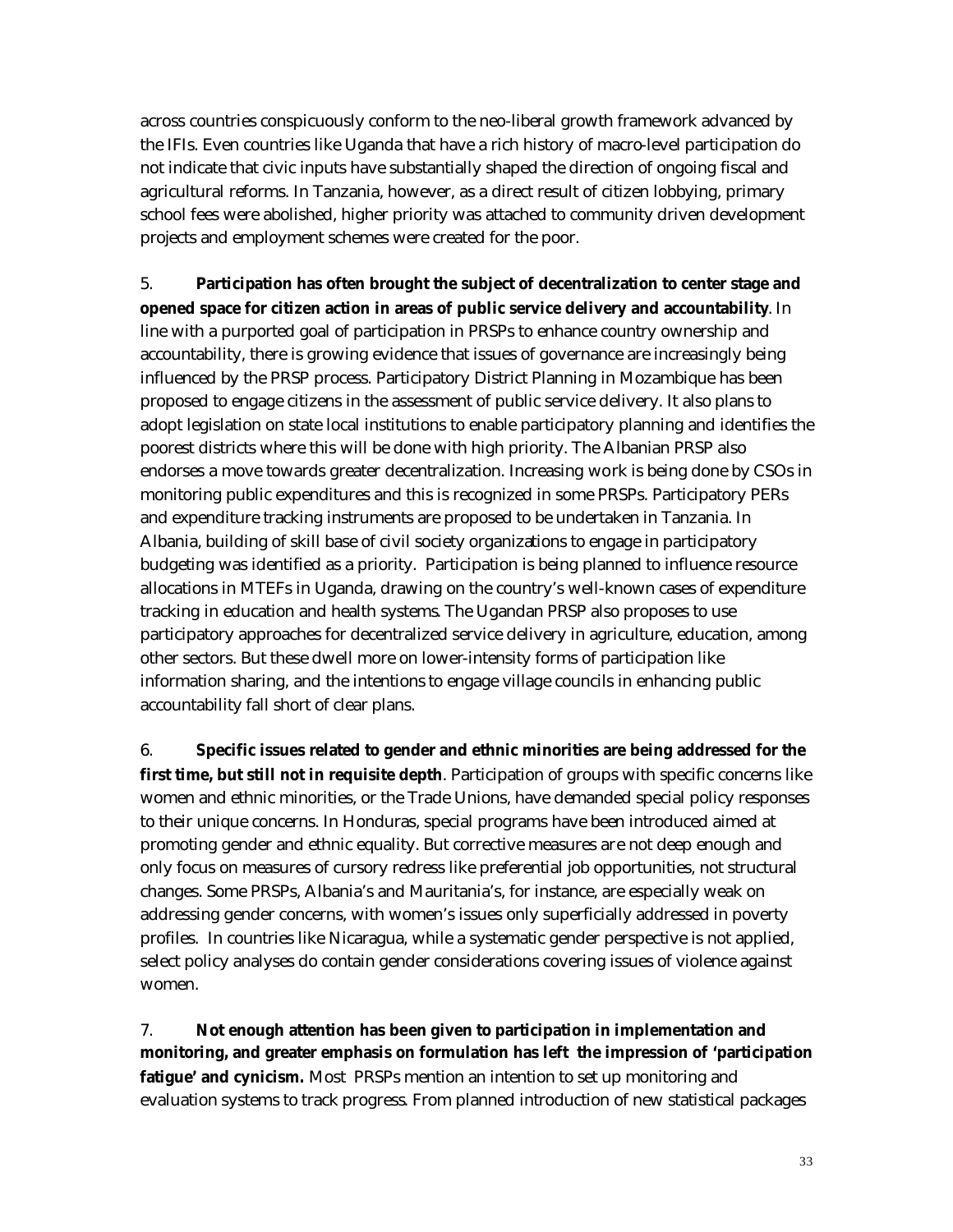in Nicaragua to creating performance indicators in Burkina Faso and Bolivia, all governments recognize that implementation and monitoring phase of the plans is crucial. However institutional arrangements for implementation are often weak conveying the impression of a 'missing middle'. A relatively vague enunciation of participation in M&E indicates a front-heavy participation process. In Mozambique, progress in implementation of the PRSP is to be documented in an annual poverty report for presentation to the parliament. The emphasis on consultations and information sharing at earlier phases is a good start, but as the extent of decentralization and devolution of public administration increases, it will be more important to include collaborations with CBOs. There also seem instances where participation is being done for the sake of it in a fragmented manner at different places with different constituencies. When these are not coordinated, chances that they reflect in the final documents are slim leading to disillusion among participants and suggestion of a prevalent 'participation fatigue'. The major challenge is to move away from inorganic forms of consultation to organic forms of collaboration and dialogue through sustained alliance building, for example.

8. **Many new civil society networks and institutional arrangements of interaction between government and civil society have emerged, but intensive period of capacity building is required to sustain the quality of engagement.** Alliances and networks of NGOs once formed are seen to adapt to new challenges. In Honduras, the Civil Society Participation Commission formed in the aftermath of the 1998 Hurricane later facilitated national consultations by mobilizing its members: the Municipality Association, Chambers of Commerce, and an NGO network. Stocks of civic capacity differ radically across countries however. In Albania for example, the government-NGO interface was being facilitated by an international NGO. CSOs are also increasingly resorting to legal endorsements. Participation has activated a dormant Citizen Participation Law in Bolivia, and in Mauritania a legal framework for CSO participation has been designed, where a program to 'professionalize' them is also in place. Governments like that in Uganda which have already institutionalized participatory feedback mechanisms at the ministry level are better placed to sustain avenues for citizen influence in policy. But even their long-established NGO outfits like the Uganda Debt Network lack adequate skills to inform technical debates. Capacity building efforts can thus be expected to yield better results if they are coincided with a period of an active participatory process.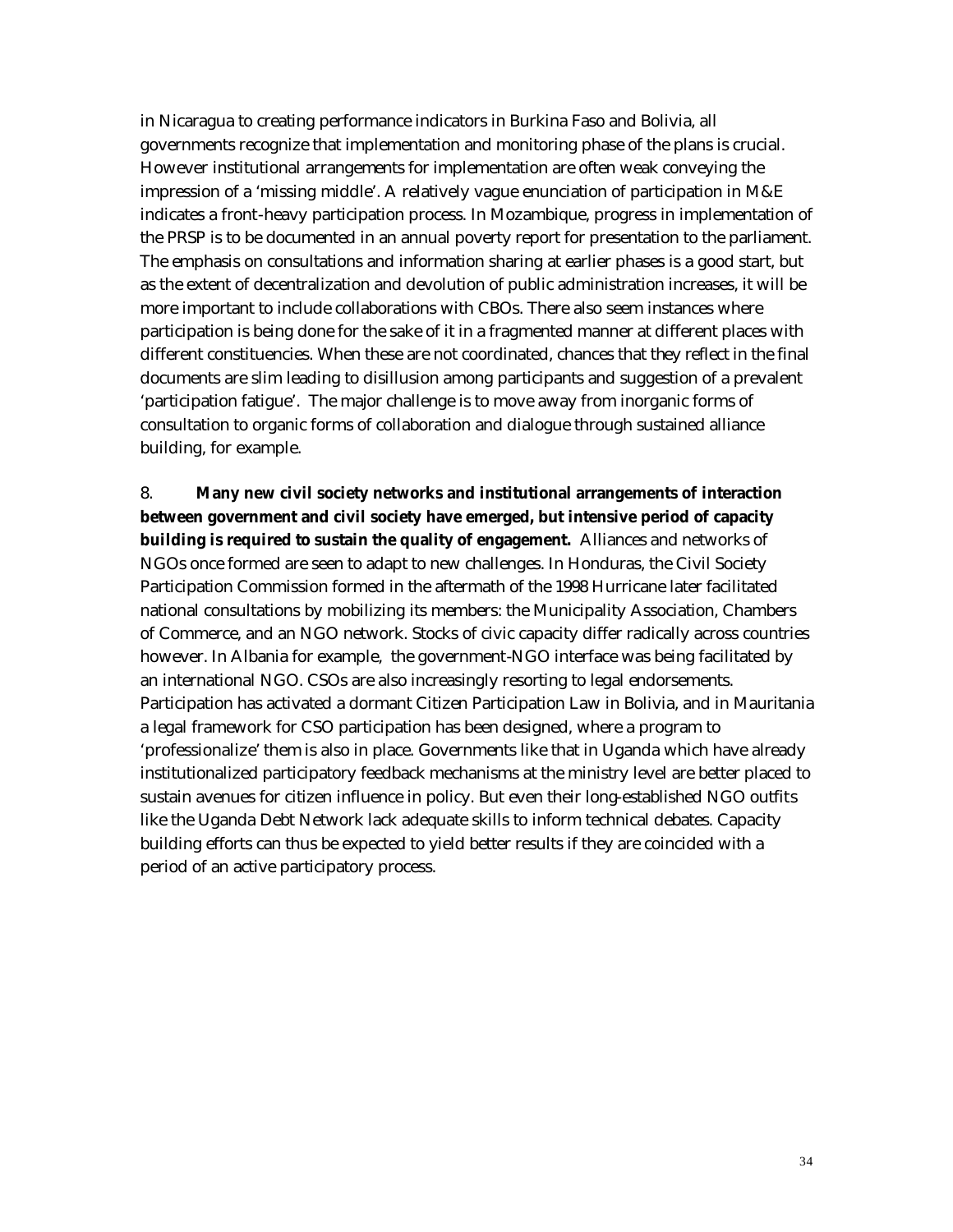#### **WAYS FORWARD: STRENGTHENING AND DEEPENING PARTICIPATION IN PRSPS**

**Going beyond documents -- participation in implementation and monitoring of PRSPs.** Many proposed actions focus more on the participatory processes related to production of document, and less on the participatory processes in implementation and monitoring of the strategy and the development of institutional arrangements and mechanisms that improve quality and enable participatory processes to be ongoing. It is unrealistic to develop rigorous standards of participation for the initial process. If most stakeholders know that they can influence participation in subsequent implementation and monitoring and there are institutional mechanisms for making it happen in various sectors, the problem of high expectations can be obviated. One of the proposed actions could be identification of participatory mechanisms in areas/sectors/issues for implementation and monitoring (e.g. service delivery, public accountability on expenditures etc). The present description of participatory processes is very much focused on what happens before production of a document.

The emphasis should be on **development of multi-stakeholder self assessments and learning mechanisms on participatory processes and PRSPs at the country level and sharing across countries**. There is a need for the development of internal benchmarks at the country level and then monitoring and assessing progress on a periodic basis (through progress reports). Most of the stakeholders are not in favor of setting up very rigorous detailed standards or process conditionality centrally as these tend to become procedural and bureaucratic. There should be space for domestic stakeholders to do independent assessments such as citizen report cards on PRSPs, where their feedback could be incorporated in both PRSP documentation and progress reports. The important objective is to **create space for joint learning and assessment at the country level.**

Many of the assessments of PRSP are also talking about a limited impact of participatory process on content of PRSP. It would be critical to be more strategic about the limitations of the upstream process on content and emphasize some focus areas/sectors within PRSP where more investment would be made in downstream participatory process. If each PRSP is able to focus on some areas for improvement of content, participatory processes may have more impact. We could propose that **PRSP select some specific issues for more downstream and intensive participation.**

Another issue emerging is that the PRSP process has provided more space for intra government participation (parliaments, local governments and decentralization). Most assessments also indicate that in context of decentralization many local governments are frustrated that they do not have specific role to play in PRSP formulation and monitoring. **A specific focus on decentralization and local governments (e.g. Mayors in Albania) would be to improve the quality of participatory process and decentralization.** Since parliamentarians are being included as a special focus, it might be also useful to focus on decentralized local governments.

A final point about increased resources to improve the quality and increase capacity at the country level to deepen and improve the quality of participatory process. We need a